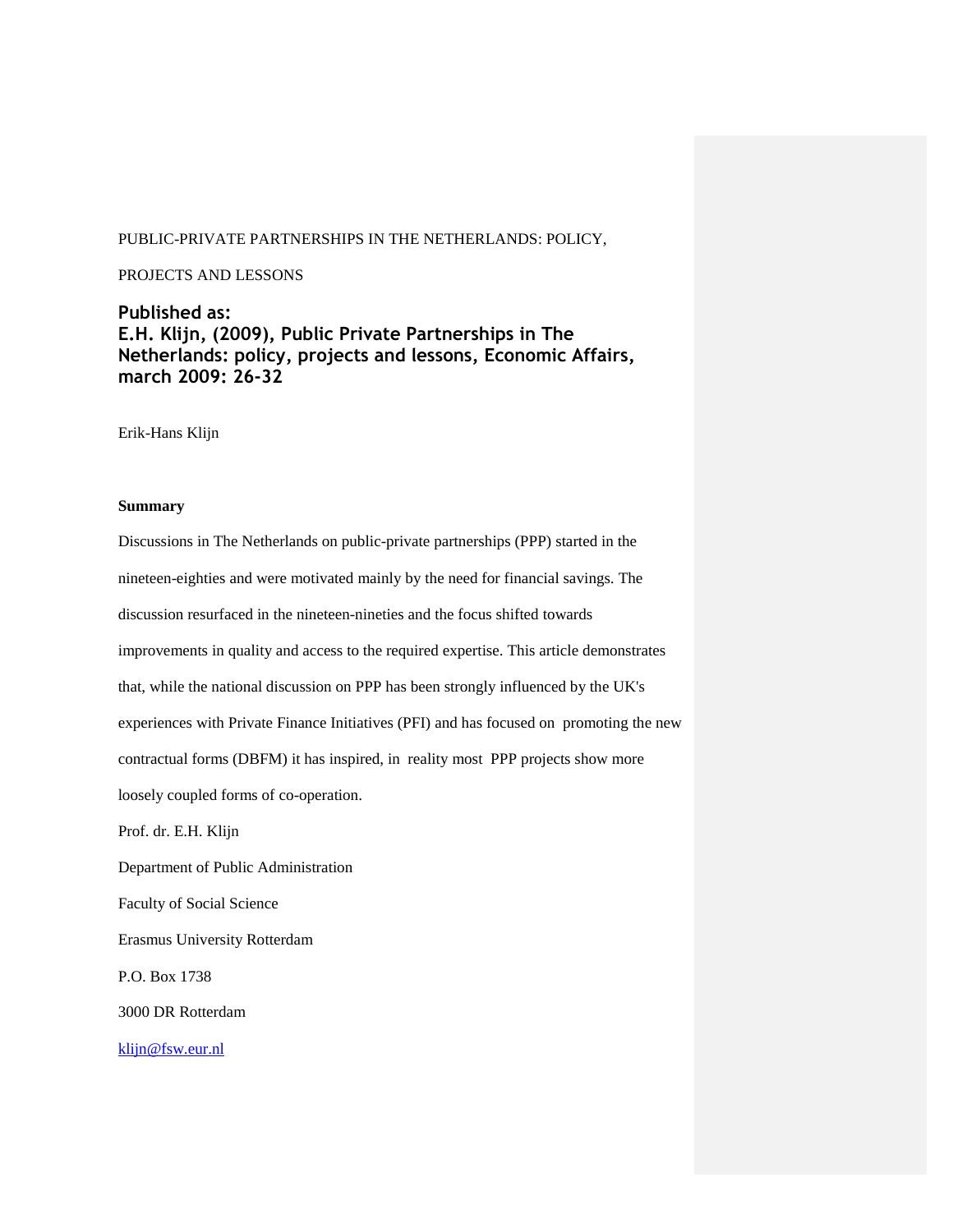#### **1. Introduction**

The idea of a public-private partnership is not new in The Netherlands, with the most famous example being the VOC (United East Indian Company) which was founded in 1602. The VOC was founded and financed by private merchants and the municipality of Amsterdam to undertake trade and shipping activities in the Far East. It established trading posts in several countries and became one of the largest and most important players in the trade between the Far East and Europe<sup>1</sup>.

The municipality of Amsterdam owned 50 percent of the Company, and in turn, the VOC was heavily involved in the building and restructuring of the city of Amsterdam. The town hall of the city of Amsterdam which was completed in1662 stands as a symbol of the cooperation between these two public and private actors.<sup>2</sup> In this article, we focus on the re-emergence of PPPs in the Netherlands since the 1980s. Section 2 summarizes the policy discussions that have taken place on PPPs in the Netherlands, and Section 3 explores the PPP projects that have been implemented or planned and compares them with the issues that were discussed during the policy debates. We will see that, while the debates on PPPs focused mainly on ideas related to the contractual form that originated with the UK's PFI, most PPP projects in The Netherlands do not focus on this form and are instead more partnership-oriented. The paper concludes with the lessons drawn from this exploration.

## **2. The policy discussion about PPP in The Netherlands**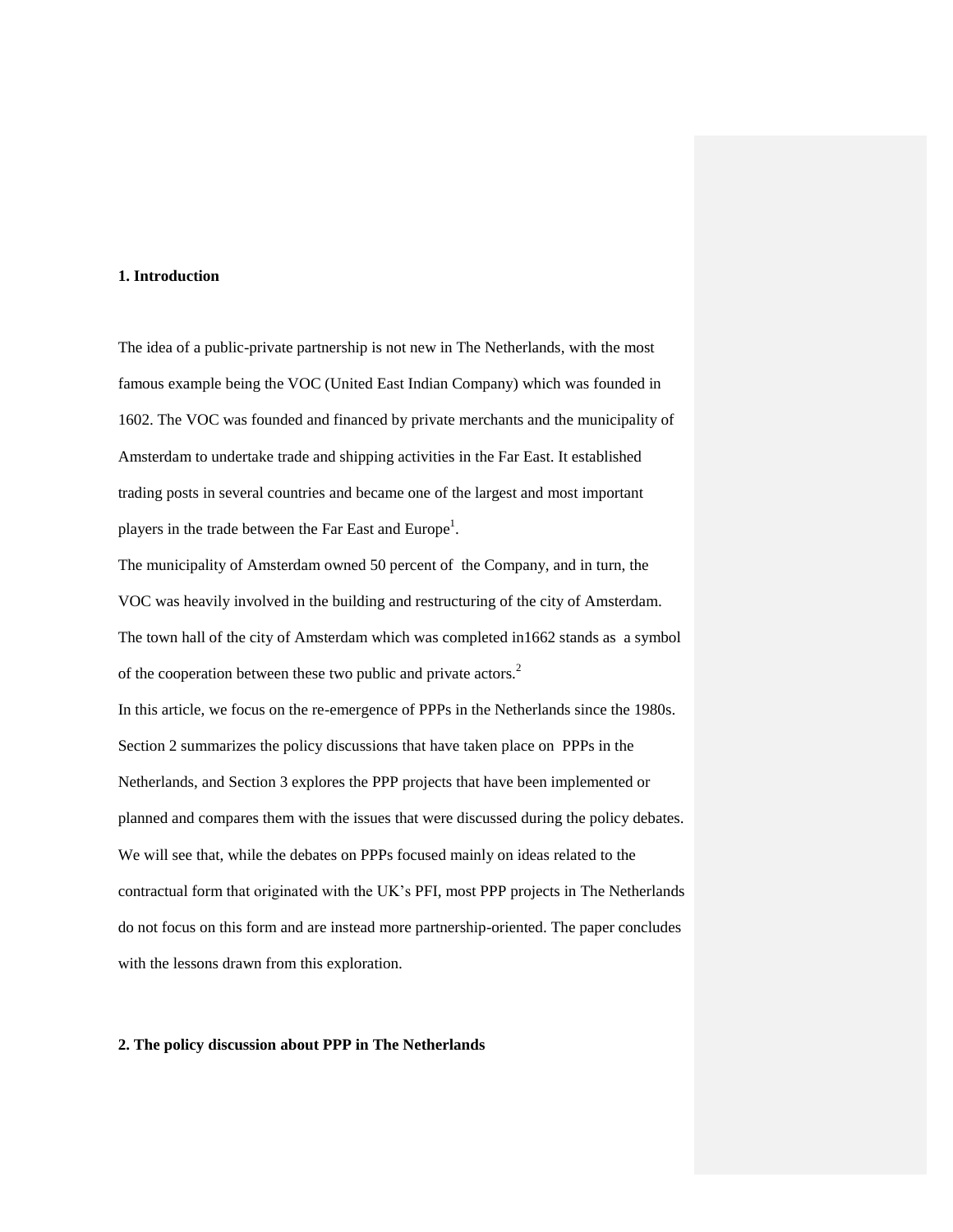After the Second World War, the connections between the public and private sectors were very strong; however, these links were mainly at an institutional level. For example, there was a guided wage policy, supported by intense accommodation and negotiation between trade unions and employers working within a centralised institutional arrangement called a social economic council. Although the institutional relations remained over time and formed the base for the much praised (and much despised!) 'Dutch Model' that became famous in the mid 90s, these relations were substantially weaker than they were in the years immediately after the war.

## *The first wave of PPP policy: looking for other ways to finance public goods*

The idea of Public-Private Partnerships received a great deal of attention in the 1980s as a consequence of governmental budget cuts and wide-spread rhetoric on the need to reduce the role of the state. Although the privatisation of state-owned firms and outsourcing the delivery of public goods and services were often mentioned recipes in various countries although the "new public management" concept, which was gaining currency in the UK, New Zealand and Australia, did not achieve similar popularity in the Netherlands (or other mainland European countries).

PPPs were first mentioned in official Dutch documents in 1986. The following lines were included in the coalition agreement signed by the parties that formed the government in that year: "*New forms of Public-Private Cooperation will be established with local governments, local and regional private actors, and, if necessary, central government,*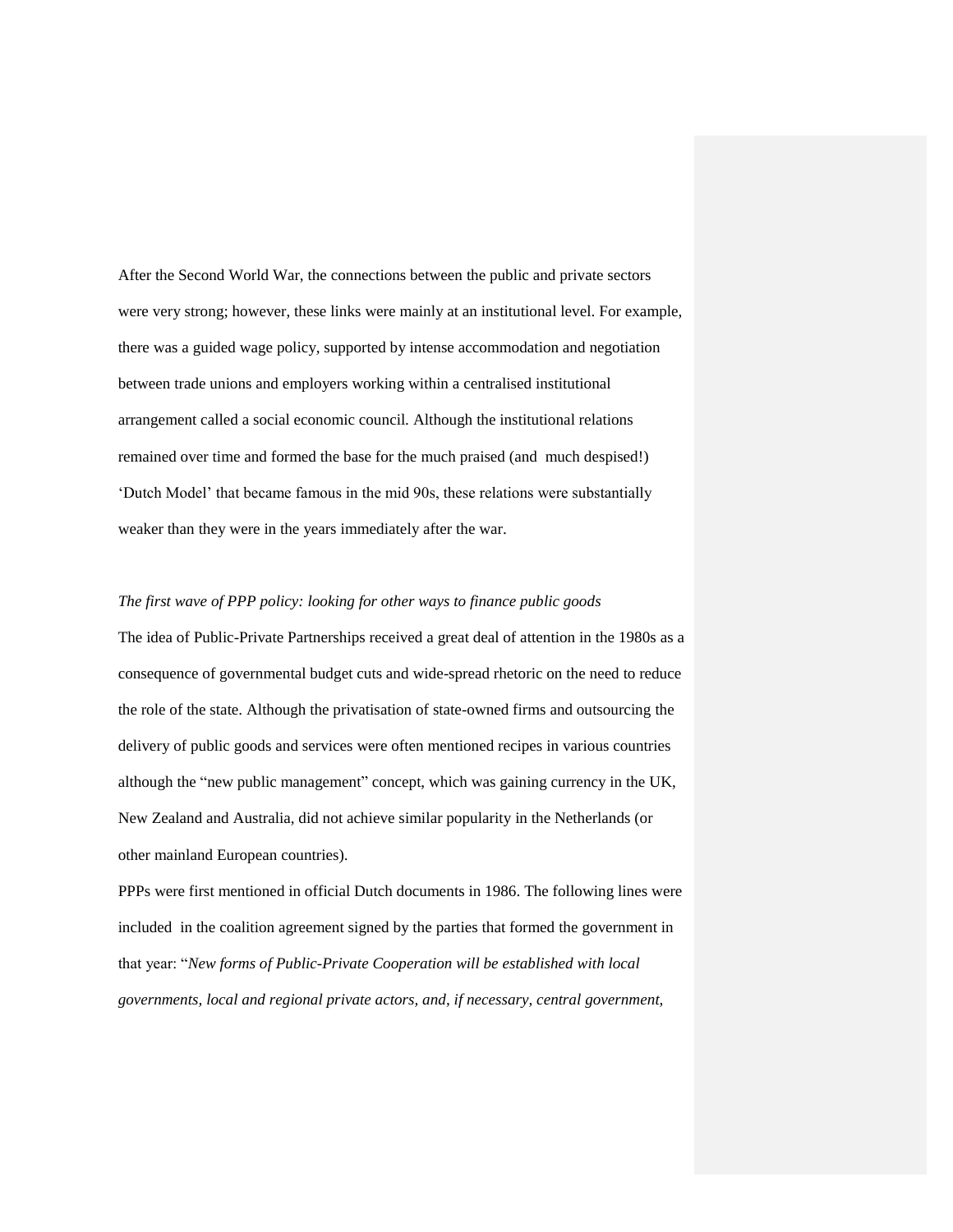*which will aim to increase the volume of investment in, for instance, urban restructuring*".

This statement was followed by several other policy statements including the national traffic scheme, which discussed the potential of using private financing and PPPs to build five vehicular tunnels, a high-speed passenger railway to Paris, and a freight railway to Germany (The Betuwelijn). Involving the private sector to increase investments of spatial projects was also mentioned in documents of the Ministry of Housing and Environmental Planning After these political statements were made, PPPs were used to complete two tunnel projects using a somewhat innovative contractual form. Interestingly, investment in the projects was not raised by a toll, but by a 'shadow toll', where the central government paid the private actors for each car that passed through the tunnel. The interest in PPPs diminished somewhat after they were introduced. Their cause was not helped by the fact that an evaluation of the two tunnel projects showed that the projects were more expensive than they would have been with public financing.

#### *The second wave: raising quality?*

The discussion on PPPs received renewed interest in the late nineties. They were mentioned in the 1989 coalition agreement of the Kok II Cabinet (the second coalition of the Social Democrat Party and the Liberal-Conservative Party). This agreement stated: "*The Aim is a controlled enlargement of the use of PPPs in The Netherlands. The knowledge, expertise and experience required will be combined in a knowledge centre, as suggested in the 'Knowledge through Co-operation' report. This knowledge centre will*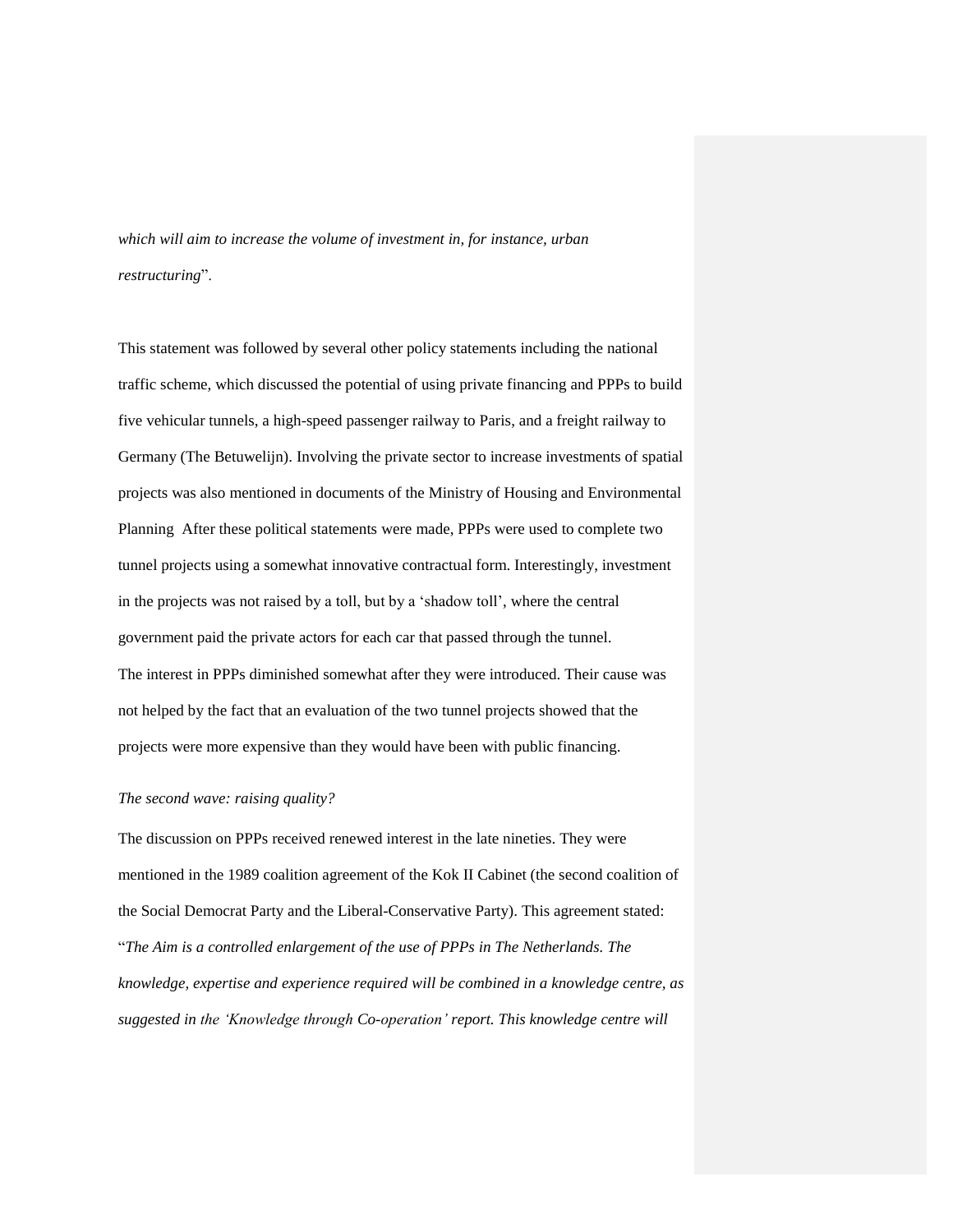*draft policies relating to PPPs in close cooperation with the sector ministries, support concrete PPP projects, and offer advice on PPP projects*".

The report 'More Value through Co-operation' mentioned in the coalition agreement was the result of a broad civil service commission initiated by the Ministry of Finance. The commission explored the experiences of various countries with PPP and, based on this information, formulated the conditions for a successful PPP venture. Interestingly, in addition to focusing on financial instruments and organisational forms (mainly contracts), the report also paid a great deal of attention to managing the process of interaction (see Kenniscentrum, 1998). This attention to the process dimension of PPPs is unique in that it has not been seen in any reports and publications of the Knowledge Centre since then. The Knowledge Centre is part of the Ministry of Finance, and its founding in 1999 was a result of the political statements in the report included in the coalition agreement mentioned earlier. Its objective is to further the goals suggested by the political statements made in the coalition agreement.

The Knowledge Centre's annual reports and the discussions of PPP in the central government have emphasised the contractual forms of PPPs. It is clear from the number of references in the documents and the emphasis on innovative contractual forms that the ideas in these discussions have borrowed greatly from the UK's Private Finance Initiative, which had been used to contract for a significant number of projects by then.

The Knowledge Centre regularly updated the Ministry Council and Parliament on the status of PPP projects and initiatives via a stream of reports and annual overviews. The centre dominated the discussion on PPP until 2006 when it ceased to exist. In its reports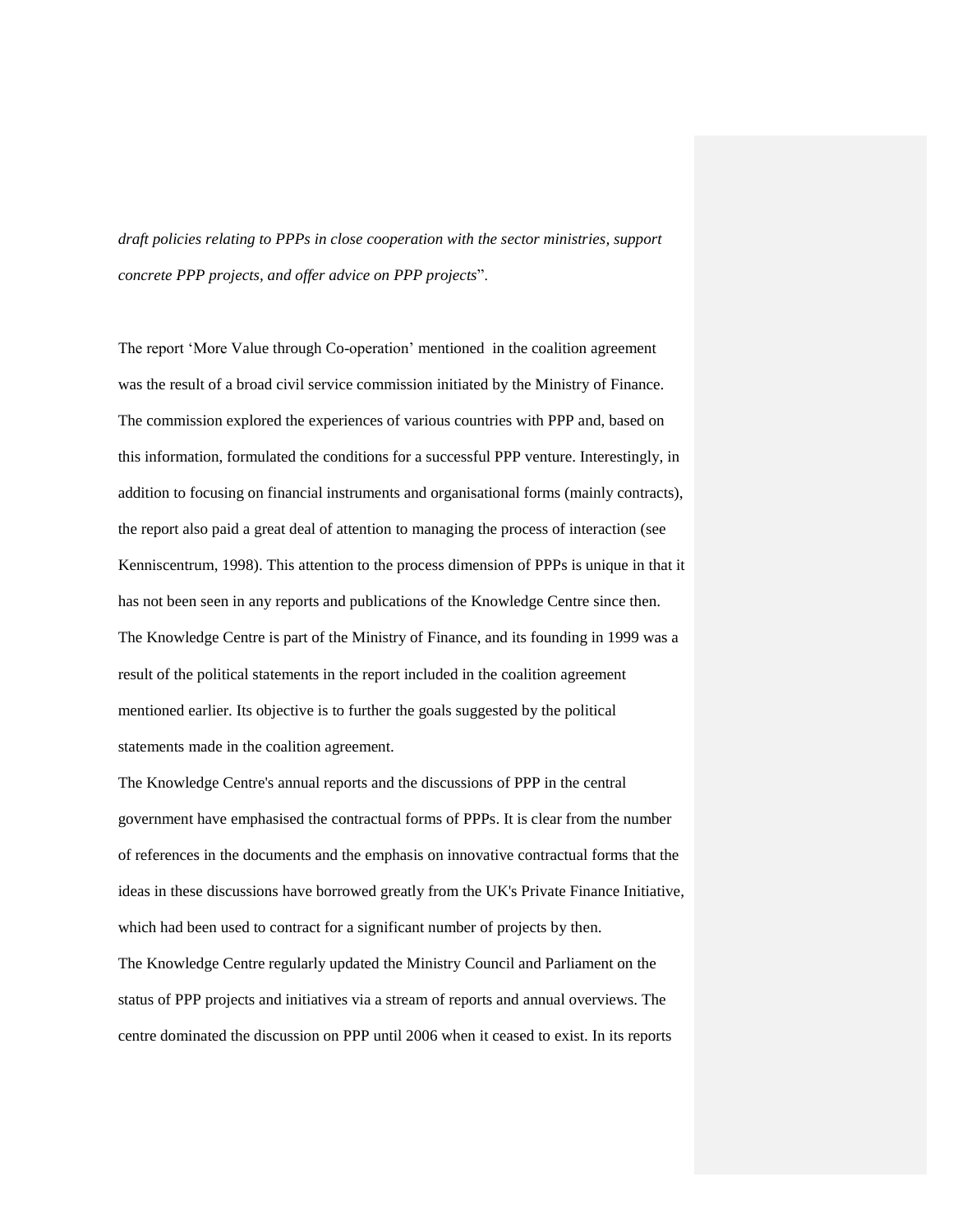and especially in its annual overviews, the Knowledge Centre made the keen observation that the high expectations for PPPs were not always justified, and that projects were not 'ripe fruit' ready for immediate initiation In 2001, the Knowledge Centre observed that while progress had been achieved in many projects, the actual process of tendering or contracting proceeded at a relatively slow pace. They listed the following reasons for this:

- public actors involved in such projects often have different views;
- public actors find it hard to formulate clear and functionally-specific output;
- the incentive to involve private actors diminishes when government subsidies are granted to projects; and
- private actors cannot always participate in every stage of the process.

A year later, discourse on PPPs took on a slightly more critical tone. Individuals invested in the efforts of the Knowledge Centre had become especially disappointed by the progress of PPPs focused around contractual concessions. Documents from the Centre concluded that, although the PPP concept made sense, the results obtained and the number of projects realised were too limited (Kenniscentrum PPS, 2002). At this point, the Knowledge Centre also lamented the fact that the existing PPP projects were relatively small, as this increased transaction costs for both public and private actors, and made learning difficult.

After 2002, the tone of the report again changed slightly. The message was still that PPP growth was too low: for example, a 2004 report stated: "The application of PPP is still too incidental" (Kenniscentrum 2004, pp.2). However, the report continued by mentioning that "a precondition is that both the public and the private sectors have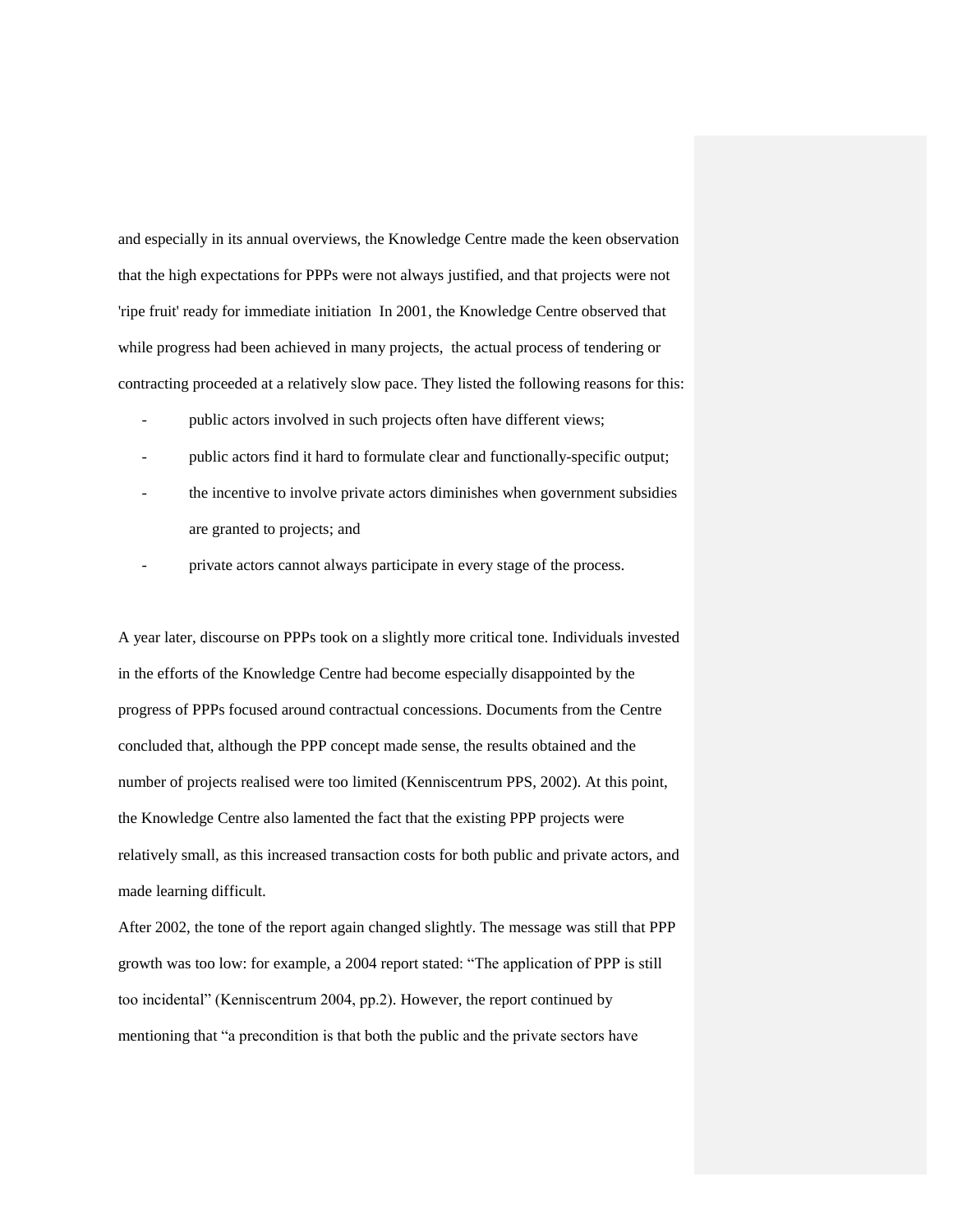realistic expectations of the potential of PPP. The public sector should not try to entice the market (and other government authorities) with projects that they have not determined to be unfeasible and the private sector must not submit proposals if their only "added value" is postponed payment" (Kenniscentrum, 2004 pp.2). The report also stressed that although the first projects (the construction of two roads) that adopted a DBFM-like contract had been completed, PPP projects generally took a substantial amount of time, implying that public actors should play a more active and defined role, beyond merely subsidizing the projects (see Kenniscentrum,  $2004$ ).<sup>3</sup> The policy discussion about PPP faded a bit after 2004, but the ideas were incorporated within several separate ministries which were focused on realizing the existing PPP projects.<sup>4</sup>

#### *Continuity and change*

An ongoing theme in the reports and in the policy-related discussions and arguments in The Netherlands (particularly in the Knowledge Centre) is that public actors should simply define specifications and then make space for private actors to implement and create innovative products. The second wave of PPPs clearly distinguishes itself from the first in this regard. While attention in the first wave focused clearly on PPPs as an instrument for saving public money or for financing projects, the second wave laid greater emphasis on raising the quality of policies and products. Thus, while the first wave of discussion about PPP is about saving costs the second one is to enhance investments in environmental projects by involving private partners.

#### **3. PPP projects in The Netherlands: an overview.**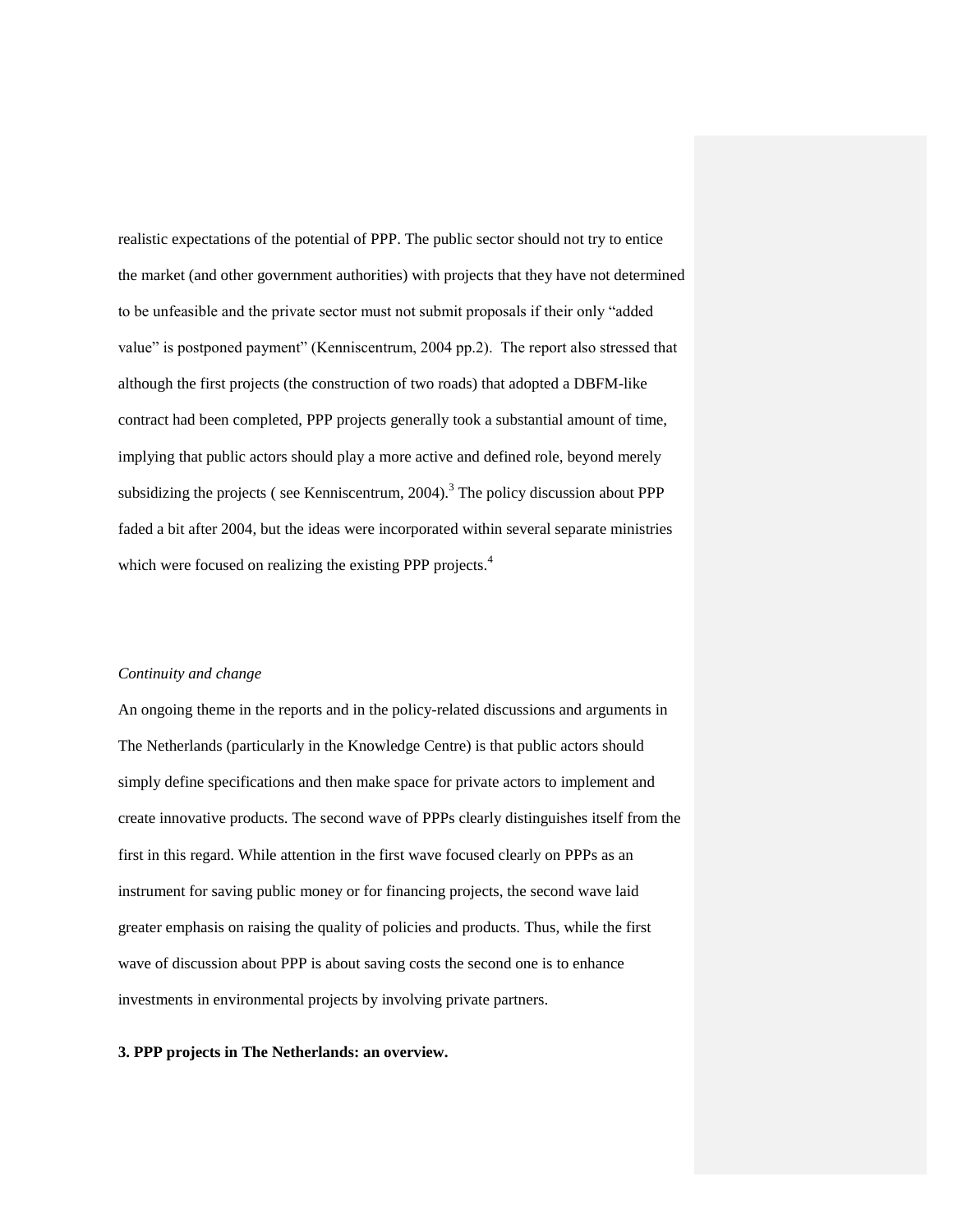An interesting question is how the actual practice of PPP in The Netherlands compares to the policy discussion that took place. To answer this question, we examine the sectors within which PPP projects are dominant in The Netherlands, and the character of these projects. Several prominent examples are used to further this discussion (see boxes).

#### THIS IN BOX: BOX 1 THE SIJTWENDE CASE

Without a doubt, the most famous PPP case in The Netherlands is also one of the most peculiar. It involves a private consortium that became intertwined in a prolonged conflict between the Ministry of Transport and the municipality of Voorburg over the construction of a road in a densely populated area. The case illustrates how a Public-Private Partnership can work in an impressive manner to generate new solutions and to create more efficient and satisfactory decision-making. The Sijtwende project originated before World War II, with objective of constructing the 'Noordelijke Randweg' (Northern Ring Road) between the A44 (the road from The Hague to Leiden and Schiphol) and the A4 (from Rotterdam to Amsterdam). The project became critical again in the 1980s and 1990s because of increased traffic. However, the municipality of Voorburg resisted the construction of the road, which would run through its vicinity, as it argued that residents would suffer from the traffic. Voorburg was only willing to provide zoning (planning) approval for the new road if it was built underground, or in a shielded cutting. These alternatives were very expensive and the Ministry of Transport, Public Works and Water Management was not prepared to bear the costs. It preferred the aboveground alternative as it was substantially cheaper.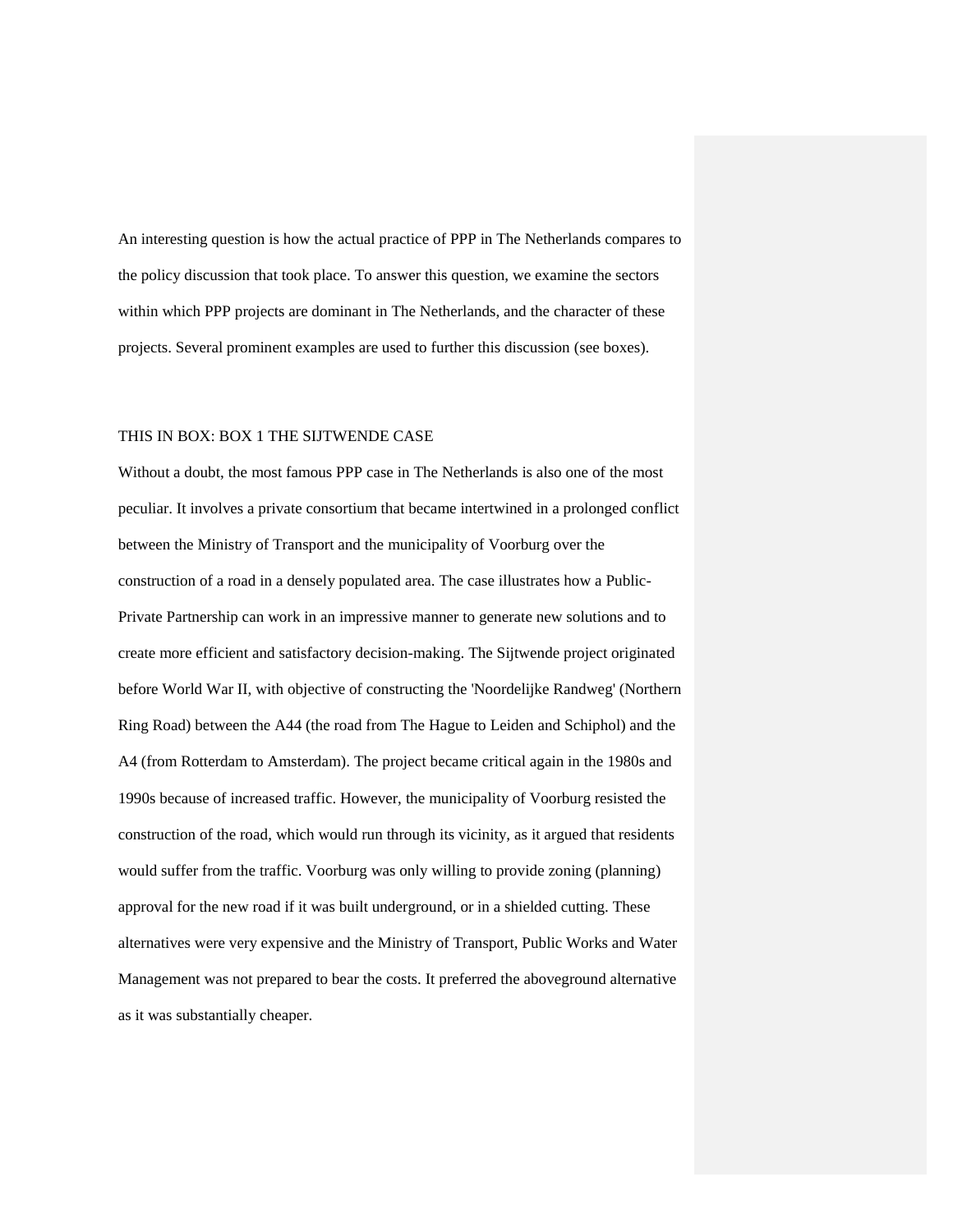Ultimately, Voorburg agreed to cooperate on the condition that the 'Sijtwende' option was used. This was an alternative ('cut and cover') plan developed on the initiative of a consortium of business organizations (Bohemen, Van Hattum and Blankevoort BV), that specialized in (underground) construction. The consortium, "Sijtwende BV", presented their plan to the municipality of Voorburg and the Ministry of Transport, Public Works and Water Management. Initially, the Ministry was sceptical, as it saw the plan as a delaying tactic by the Voorburg municipality. After several suspicious interactions between the parties who deeply distrusted each other, the region Haaglanden<sup>5</sup> and the Ministry of Transport, Public Works and Water Management signed a four-party agreement in July 1996. This made the public-private partnership a juridical fact. At the same time, the formal instruction procedure that the Ministry of Transport had initiated against Voorburg was halted along with the ministry's development of its own alternative for the VL. The parties decided to cooperate to pursue the underground option that would allow buildings to be built on top of them (a 'hollow dyke'). There would also be provisions in the project for a tramline to be built alongside the road.

Although there have been a number of misunderstandings and minor frictions among the actors, the cooperation has been, for the most part, running smoothly. Sijtwende BV has been very active from the start, and has worked to facilitate the inter-organizational cooperation among the four stakeholders by reconciling the interests of all stakeholders' in the plan. The result of this cooperation is a project based on the idea of multiple uses of land. The new road will be executed partly above-ground and partly underground (in a so-called 'hollow dyke'). The two tunnels (one for the road and one for the tramline) were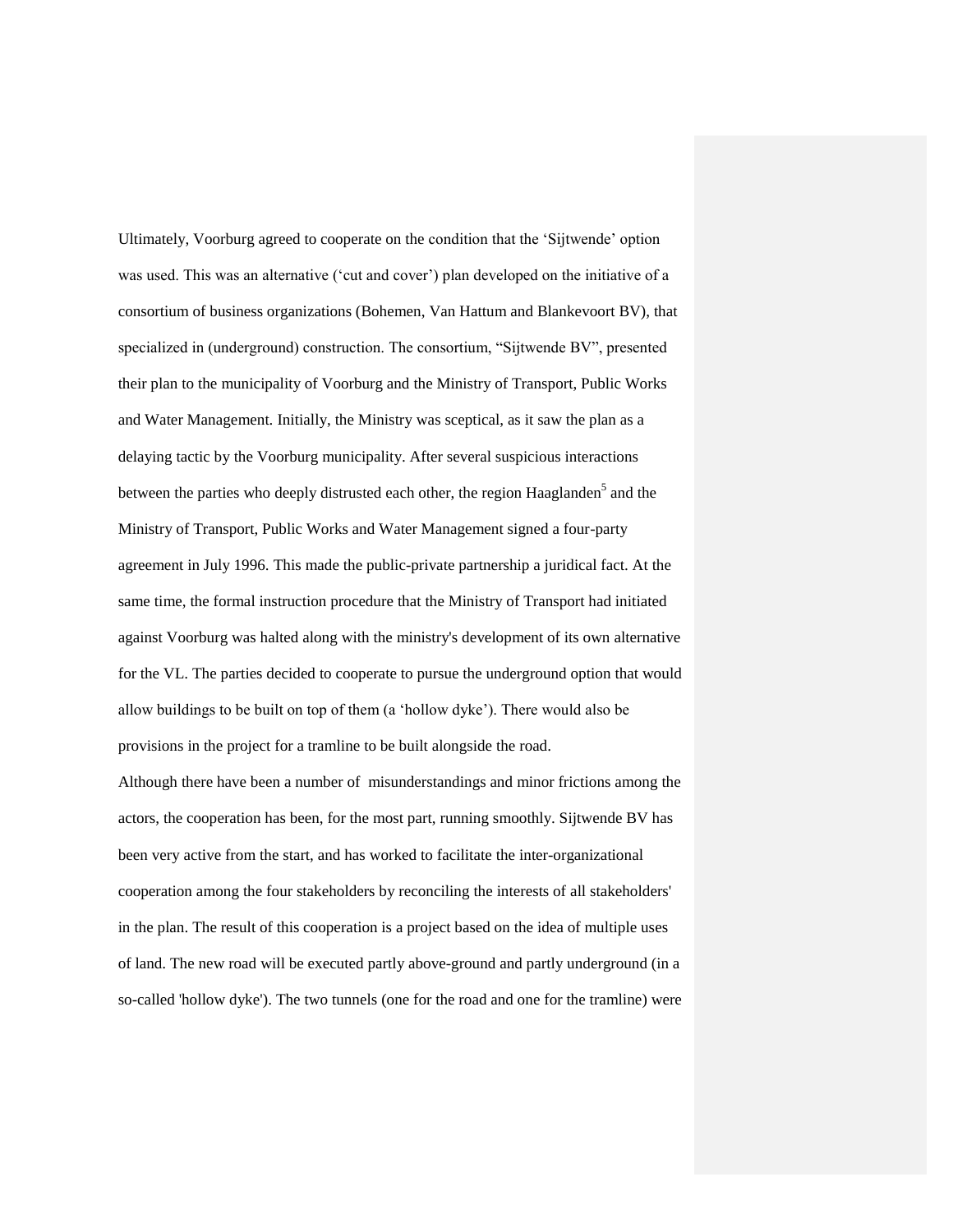completed in 2005. About 700 houses, a number of office buildings and a fire station are currently slated to be built on and around the completed tunnel. Example based on: Edelenbos/Klijn, 2007 END BOX

## *PPP projects: mostly infrastructure and urban projects*

Most PPP projects in the Netherlands occur in the areas of Transport, Housing and Urban Development. A study of 51 of the larger PPP projects in 2002 by Ecorys demonstrated (see Table 1) that most of the projects that were taking place then were either infrastructure or area development projects. Although the situation has changed slightly since 2002, and several other project types have been identified (such as school buildings and hospitals with PFI-like construction schemes), the broad conclusion continues to hold today (see Kenniscentrum 2004; Klijn and Twist, 2007).

Table 1. 51 PPP projects divided by type. Source: Ecorys, 2002

| Type of project                | % of projects |
|--------------------------------|---------------|
| Infrastructure projects        | 54%           |
| Roads                          | 24%           |
| Other transport infrastructure | 22%           |
| Other projects                 | 8%            |
| <b>Area Development</b>        | 46%           |
| Industrial areas               | 14%           |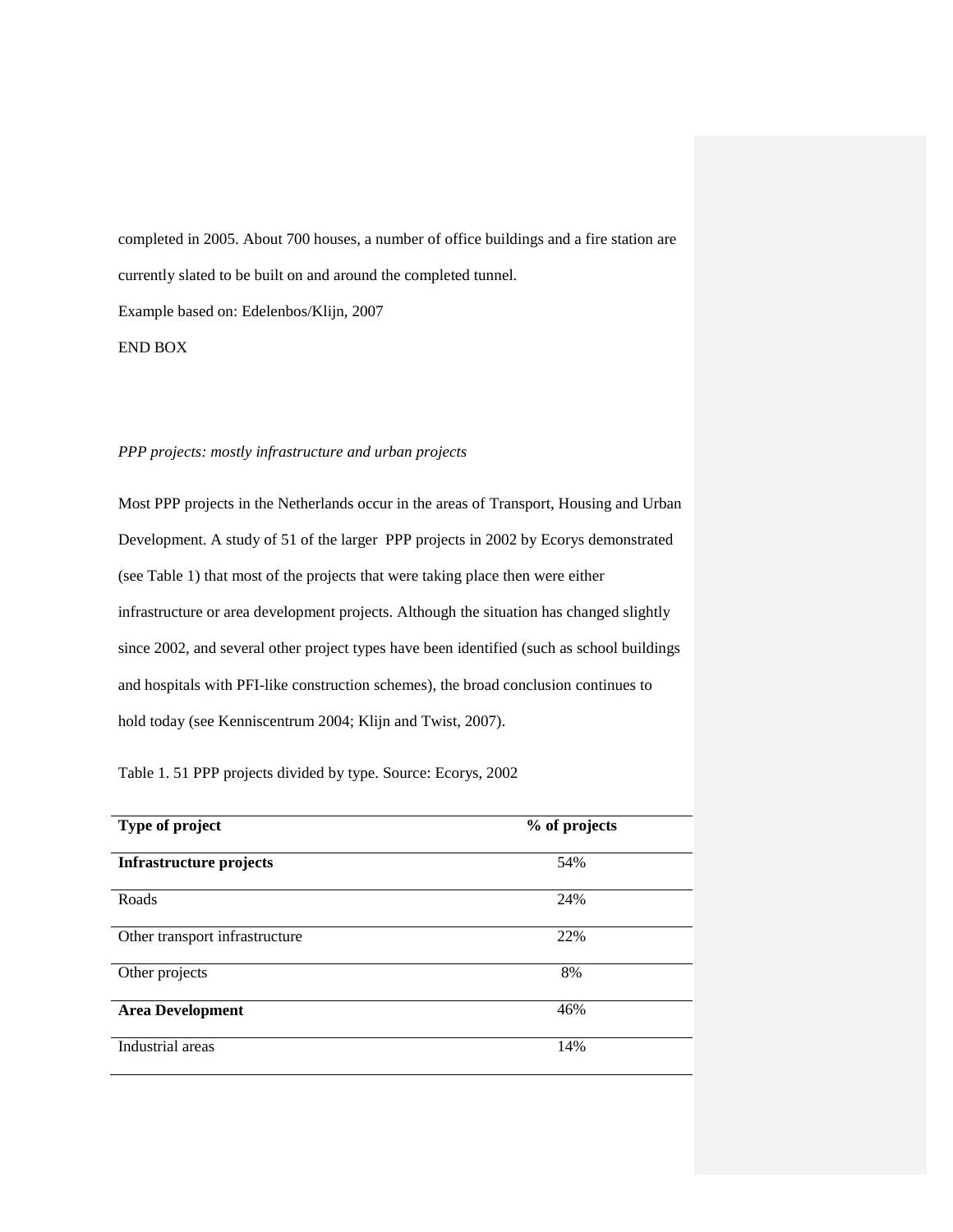| Green infrastructure                    | 12% |
|-----------------------------------------|-----|
| Urban development/restructuring         | 8%  |
| Vinex $($ =new extensions of cities $)$ | 6%  |
| Combination projects                    | 6%  |

## *Two types of PPP projects*

Most PPP-related writings by both academics and practitioners make a clear distinction between joined partnerships and contractual projects (Klijn/Teisman, 2000; Canoy et al, 2001; Ham/Koppenjan, 2002; Kenniscentrum 2002; Klijn/Teisman, 2003). Table 2 sums up the main differences between the two forms. The contractual form is very prominent in the PFI-like projects in the UK and dominates policy discussions at the central level, as seen in the documents produced by the Knowledge Centre of the Ministry of Finance. However, the joint partnership form seems to be more dominant in urban projects (see Ecorys, 2002; Klijn et all 2006; Klijn and van Twist, 2007).

Table 2. Co-production in PPP via contracts and partnership

| Characteristics  | Contractual arrangements       | Joint Partnership arrangements     |  |  |
|------------------|--------------------------------|------------------------------------|--|--|
| Problem type     | Public party specifies problem | Public and private party are       |  |  |
| and solution     | and the solution/product to be | involved in a joint process of     |  |  |
| specifications   | implemented                    | problem and solution specification |  |  |
| Scope of project | Tendency to search for clear   | Tendency to search for expansions  |  |  |
|                  | divisions; any expansion in    | in scope and links between         |  |  |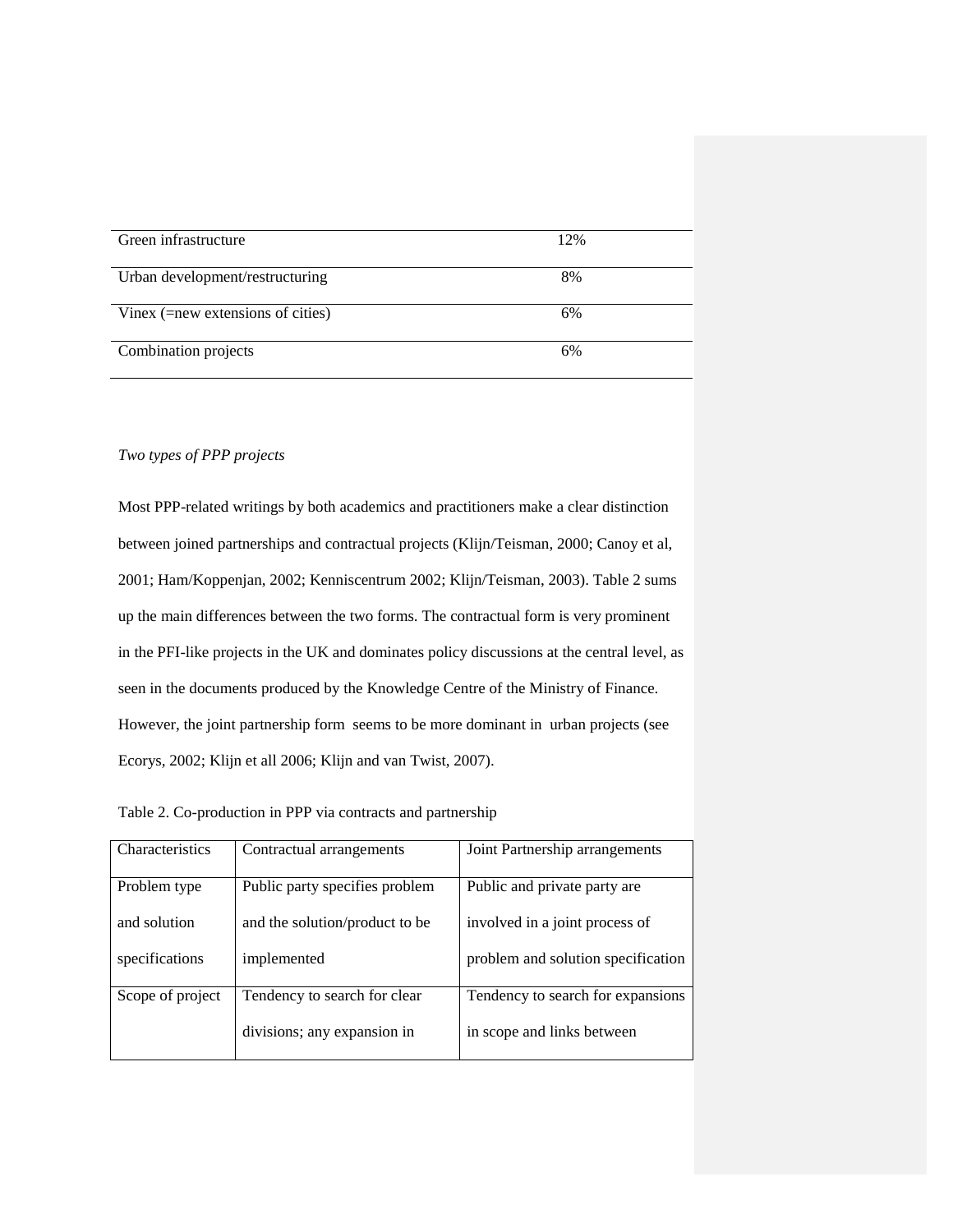|                   | scope must occur within the     | elements                            |  |
|-------------------|---------------------------------|-------------------------------------|--|
|                   | framework of clearly delineated |                                     |  |
|                   | responsibilities                |                                     |  |
| Preconditions for | Clear contract and tendering    | Linking ambitions and goals,        |  |
| success           | rules and clearly formulated    | establishing effective rules for    |  |
|                   | problems/project requirements   | interaction to create commitment    |  |
|                   |                                 | and profitable cooperation          |  |
| Level of co-      | Limited and occurring primarily | Extensive during the whole          |  |
| production        | prior to the tendering process; | process; at first focused primarily |  |
|                   | what follows is mainly          | on defining the nature of the       |  |
|                   | monitoring and less co-         | ambition (searching for the scope   |  |
|                   | production (at least in the     | of the project) and searching for   |  |
|                   | classical contractual           | linkages, subsequently focused      |  |
|                   | arrangement). Recently, more    | more on co-production and the       |  |
|                   | attention has been paid to      | joint realisation of the ambitions  |  |
|                   | 'managing the contract'.        |                                     |  |

Adapted from Klijn/Teisman 2000

According to most publications on PPP in The Netherlands, the partnership form dominates the domain of development projects (Canoy et all, 201; Ecorys, 2002; Kenniscentrum, 2004; Veld, 2007) and is characterized by the involvement of many different actors and complex networks of interdependency. These projects are characterised by intense interaction and complex decision-making (see also Klijn et all,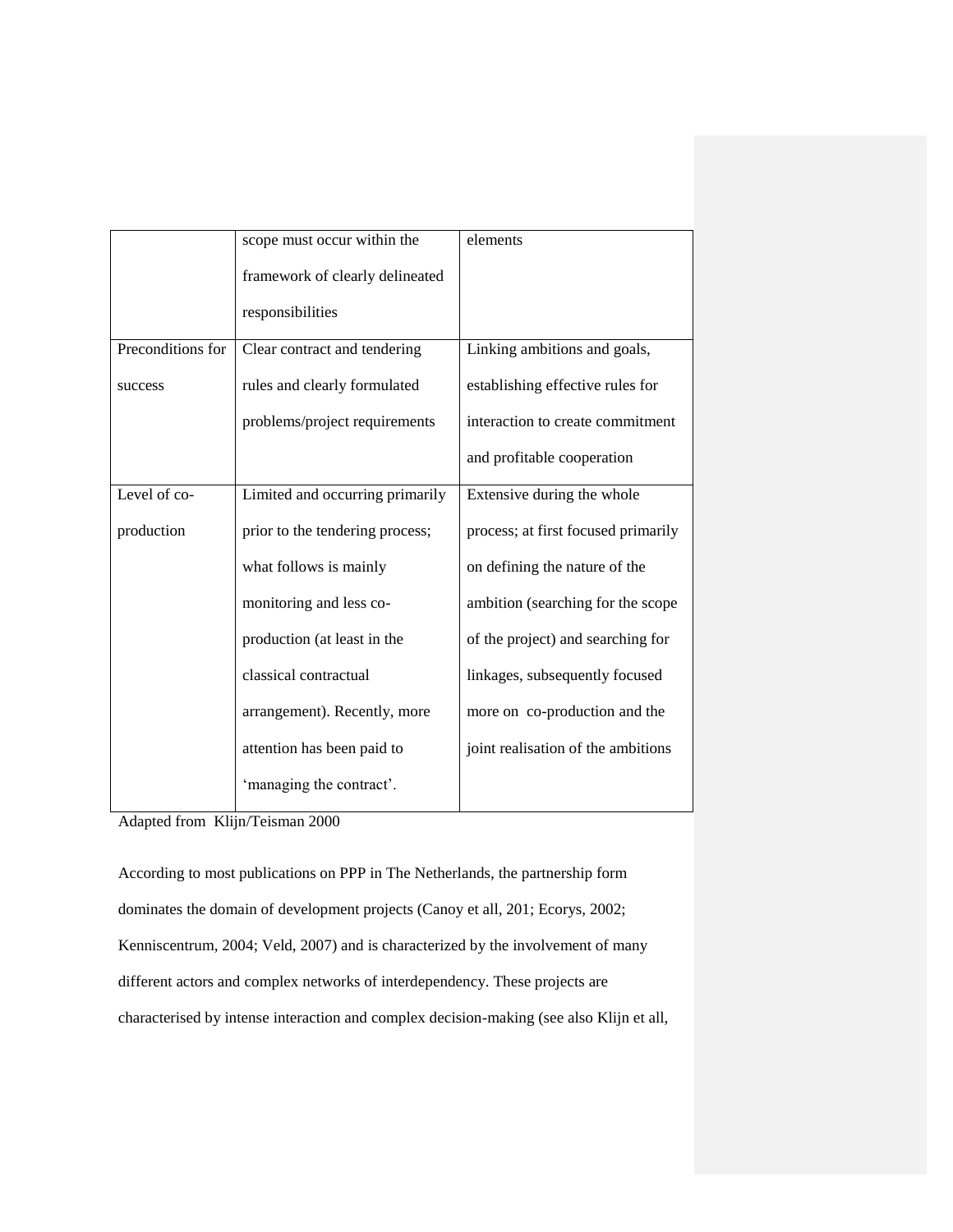2006; Veld, 2007). Contracts are only part of the whole process of cooperation (especially at the implementation phase).

In the contractual form of PPP, more found in the infra structure projects, the relationship is closer to the classic 'principal-agent' relationship. The principal (public authority) chooses someone to implement a project by means of a tendering process. In the contractual form of PPP, the design, building, financing and maintenance of a product or service are integrated within the contract. The added value of this form lies in the lower costs of co-ordination between the various components.

#### *PPP: involvement of private actors and stage or implementation?*

Although, as we have seen in the previous section, PPP has become an important instrument in government policy, the actual realisation of PPP projects is less advanced. Many well-publicised projects that have attracted national discussion on PPP are still in the planning (area development projects) or pre-tendering (infrastructure / product PPP's) stage (see Ecorys, 2002; Kenniscentrum 2004). Only recently have we seen more projects reaching the implementation phase, and most of these projects tend to be of the partnership type. In general, an increasing number of proposals are getting through to realisation (Kenniscentrum 2004). A recent study of managerial behaviour in 18 complex PPP projects (Klijn et al., 2006) suggests that private sector actors are beginning to have a greater involvement in the PPP's process<sup>6</sup>. Table 3 provides an overview of the involvement of private actors in 18 well-known PPP projects and the status of their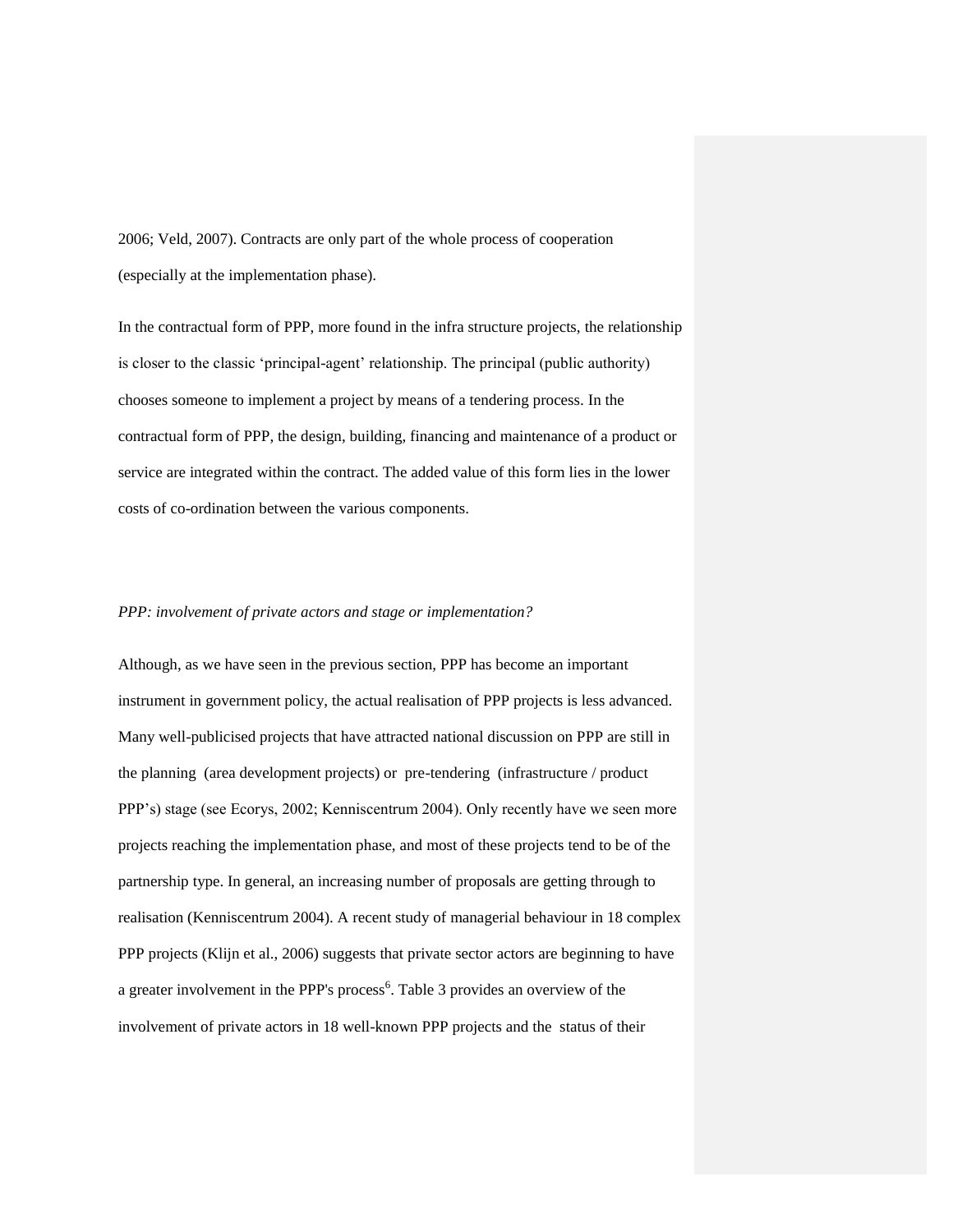implementation. In 2006, six out of 18 projects (30%) were in the implementation phase, and the rest were in the planning phase. This number has risen to over 50% in 2008.

Table 3 Involvement of private actors per phase in 18 selected PPP projects.

|              | <b>Planning phase</b> | Implementation |                             |       |
|--------------|-----------------------|----------------|-----------------------------|-------|
|              |                       |                |                             | phase |
| Projects     | Consultation          | Joint          | Private                     |       |
|              |                       | development    | initiative                  |       |
| Total $(18)$ | 7                     | 13             | $\mathcal{D}_{\mathcal{A}}$ | 6     |

**Source: Klijn et al., (2006)**

# *The organisational form: contracting or partnership?*

The impression one gets by following the PPP debate is that, despite government attention on contractual forms of PPP, most organizational forms of PPP project are fairly light on that aspect. Since most PPP projects concern environmental projects, we used a survey of environmental projects in The Netherlands to test this and several other commonly held assumptions.<sup>7</sup> We asked the respondents to the survey about the formal organizational forms they chose for the project. Table 4 summarizes their answers.:

## **Table 4. Organizational form in environmental projects (N=317)**

No formal organizational form 5%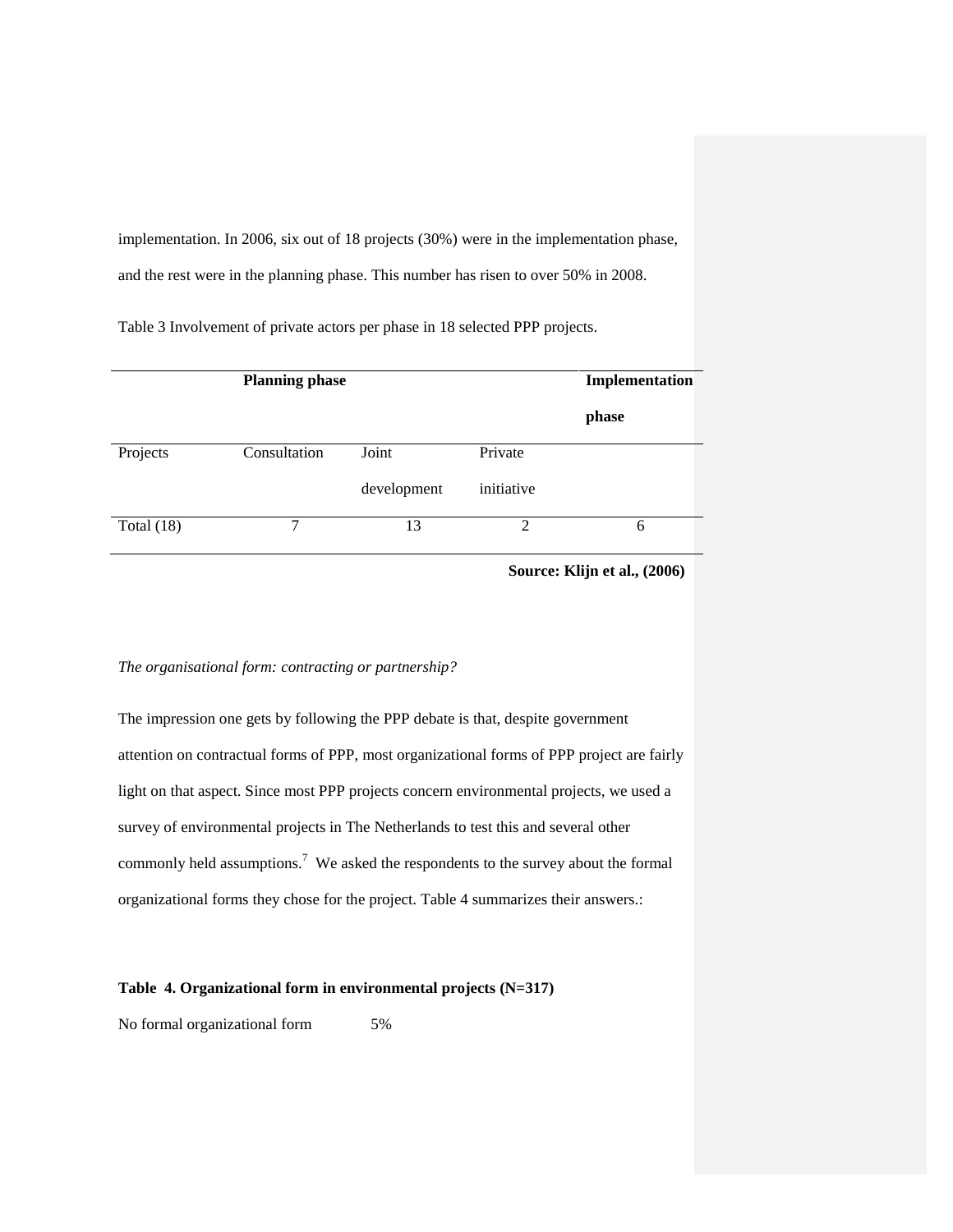| Project group with regular meetings | 53% |
|-------------------------------------|-----|
| between parties                     |     |
| Joint project office                | 16% |
| Autonomous legal entity             | 8%  |
| Different form                      | 19% |
| Source: Klijn et all, 2008          |     |

We can see that the 'project group' is by far the most popular organizational form followed by the 'joint project office' and the 'autonomous legal entity' forms. In 5% of the projects, respondents claimed that there was no formal form of organization. A further 19% of case respondents indicated that the form they use did not fit in any of the categories indicated.

Of course, contracts still play an important role in the implementation phase of the partnership form of PPP. Large building activities do not get started without the creation of traditional contractual agreement between public and private actors. But in general our material points to the fact that until now we have not seen much innovative contractual PPP's and most of the PPP's can be characterized as loosely coupled partnerhsips

### THIS IN BOX:

Box 2. Wieringenrandmeer: An example of a green infrastructure PPP project An official development competition was organised among private consortia in November of 2003 to elicit plans for the Wieringenmeer (Wieringenlake), an area in the north-west of The Netherlands. This area was reclaimed from the sea several centuries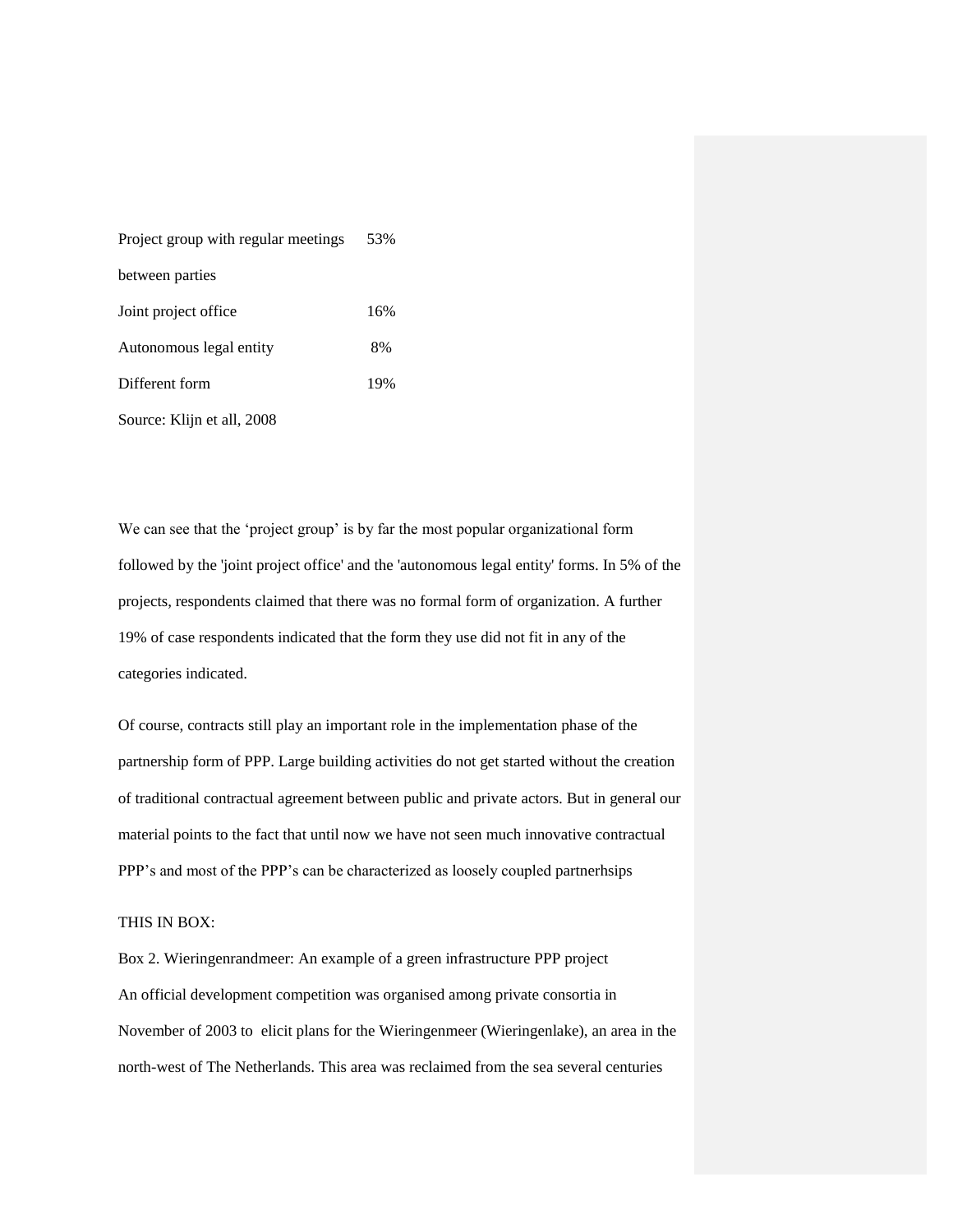ago, but remains sparsely populated. It is an area of low economic activity, primarily used for agriculture, and it has been less succesfull in attracting or retaining young people. These features, along with the need for better water management in the area, led government planners to explore ideas to redevelop the area around the Wieringenmeer (a polder!). One suggestion was to create a lake which could be used both for water management as well as to stimulate tourism and other activities that could help realise the area's economic potential

To the relief of the initiators, there were ten entries into the competition and five consortia were subsequently invited to propose a development for the competition. Although the five plans that were submitted were all realistic according the jury, the private consortium "Lago Wierense" was appointed as the eventual winner. Lago Wierense (LW) is a collaboration between Volker Stevin and Boskalis, a large building company, and Witteveen+Bos, an architecture bureau.

The decision to use the development competition as a means to involve private parties was not an easy one to reach. It was the subject of intense debate between the external project leader who was in favour of the plan, and the representatives of the province who were not as enthusiastic about it. After heated discussion, the province agreed to the procedure. However, once the competition was over, the County took over the external project manager's role and the project stagnated because of conflicts between the County and the other actors (mainly the municipalities). In addition, there were laborious negotiations between the private consortium than won the competition and the Province, once it took on the role of project manager. By the end of 2005, it appeared that the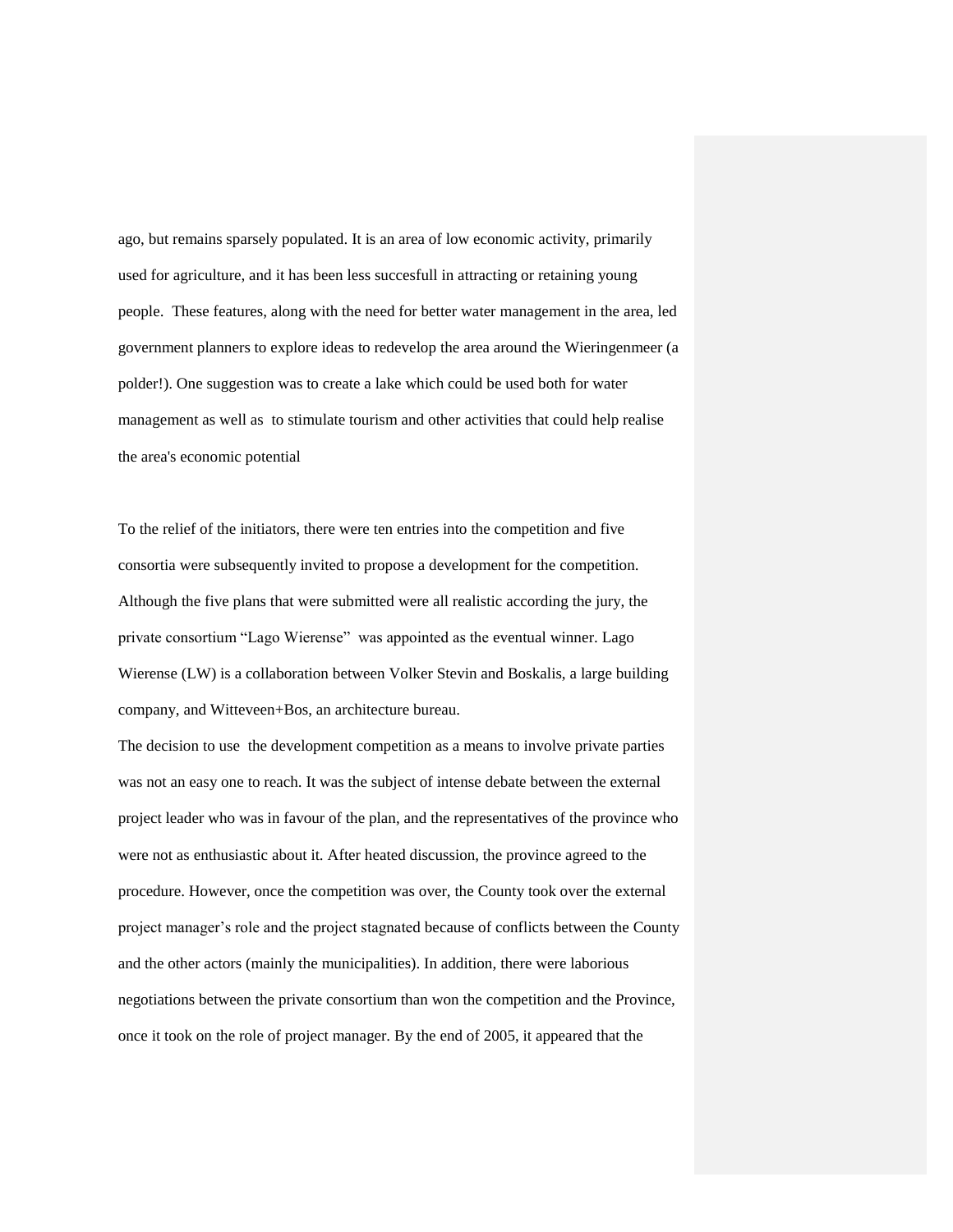process was finally taking off and the actors succeed in working together on the development. The municipalities and Province made the official decision to start implementation in early 2008.

This project is interesting because it was among the first few in which a more processoriented approach involving many actors was combined with the use of innovative contractual designs. The case also demonstrates the importance of co-operation between public actors in connecting the various public interests with each other, as well as the need for the process manager to be able to skilfully integrate multiple demands. The province had difficulties in performing that role

#### END BOX

## **4. Contractual partnerships: few but gradually growing**

As previously indicated, most PPP projects in The Netherlands can be viewed as being partnership forms of PPP. However, several more PFI-like contractual forms of PPP have been developed in the last five years partly as result of the promotion of this form by the Ministry of Finance. There has been much discussion of the precise costs and revenues of these new contractual PPPs and the assumptions with which the calculations are made affect the revenues realised. Unfortunately, the actual figures only become available after the project is completed. According to the Ministry of Transport, the Wijkertunnel, which was one of the first PPP projects to be developed under a DFBMlike contract in the 1980s, turned out to cost 9 percent more than similar projects that were more traditionally-administered, with other agencies estimating even greater cost disadvantages. The Permanent Committee for National Spending estimated that the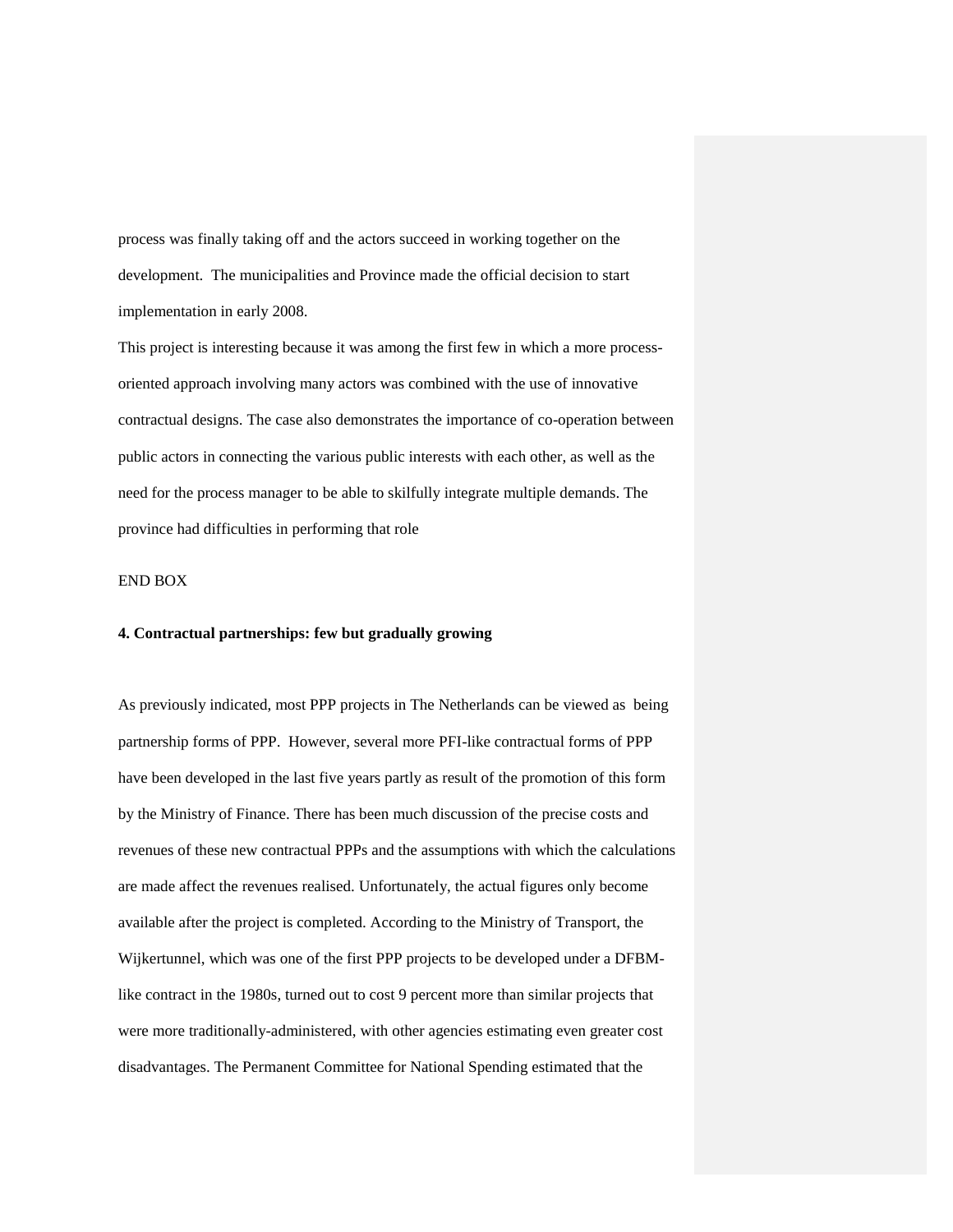project cost 13.5% more and the National Audit Committee placed the extra costs at 40%. This discussion was repeated with regards to the costs of the high speed rail to Paris. In this case, the Ministries of Finance and Transport reported to Parliament that value was obtained, as costs were between five to ten percent lower than they would have been if more traditional methods had been adopted. However, The National Audit Committee moderated this claim by adding that this was "an outcome with much of the uncertainty of a theoretical exercise" (see Klijn and van Twist, 2007). Table 5 presents a tentative overview of the revenues collected from the DBFM contracts that have been tendered thus far.

| Project <sup>1</sup> | Date of  | Omvang    | Contract    | Design & Build | Mainte  | Cost       |
|----------------------|----------|-----------|-------------|----------------|---------|------------|
|                      | contract | contract  | form        | period         | nance   | reduction  |
|                      |          |           |             |                | period  | (estimate) |
| HSL-IP               | 2002     | 3,41 mld  | <b>DBFM</b> | $\gamma$       | 30 year | $2 - 5%$   |
| (rail                |          |           |             |                |         |            |
| project)             |          |           |             |                |         |            |
| Harnasch-            | 2003     | 429 mln   | <b>DBFO</b> | 4jr            | 30 year | 10,5%      |
| polder               |          |           |             |                |         |            |
| A59 (road            | 2003     | 244 mln   | <b>DBFM</b> | $2,5$ jr       | 15 year | 14%        |
| project)             |          |           |             |                |         |            |
| N31 (road            | 2003     | $120$ mln | <b>DBFM</b> | 4jr            | 15 year | 19 %       |

Tabel 5. DBFM contracts in The Netherlands and their revenues

 $\mathbf{1}$ <sup>1</sup> A description of these projects can be found here: http://www.minfin.nl/nl/onderwerpen,publiekprivate-samenwerking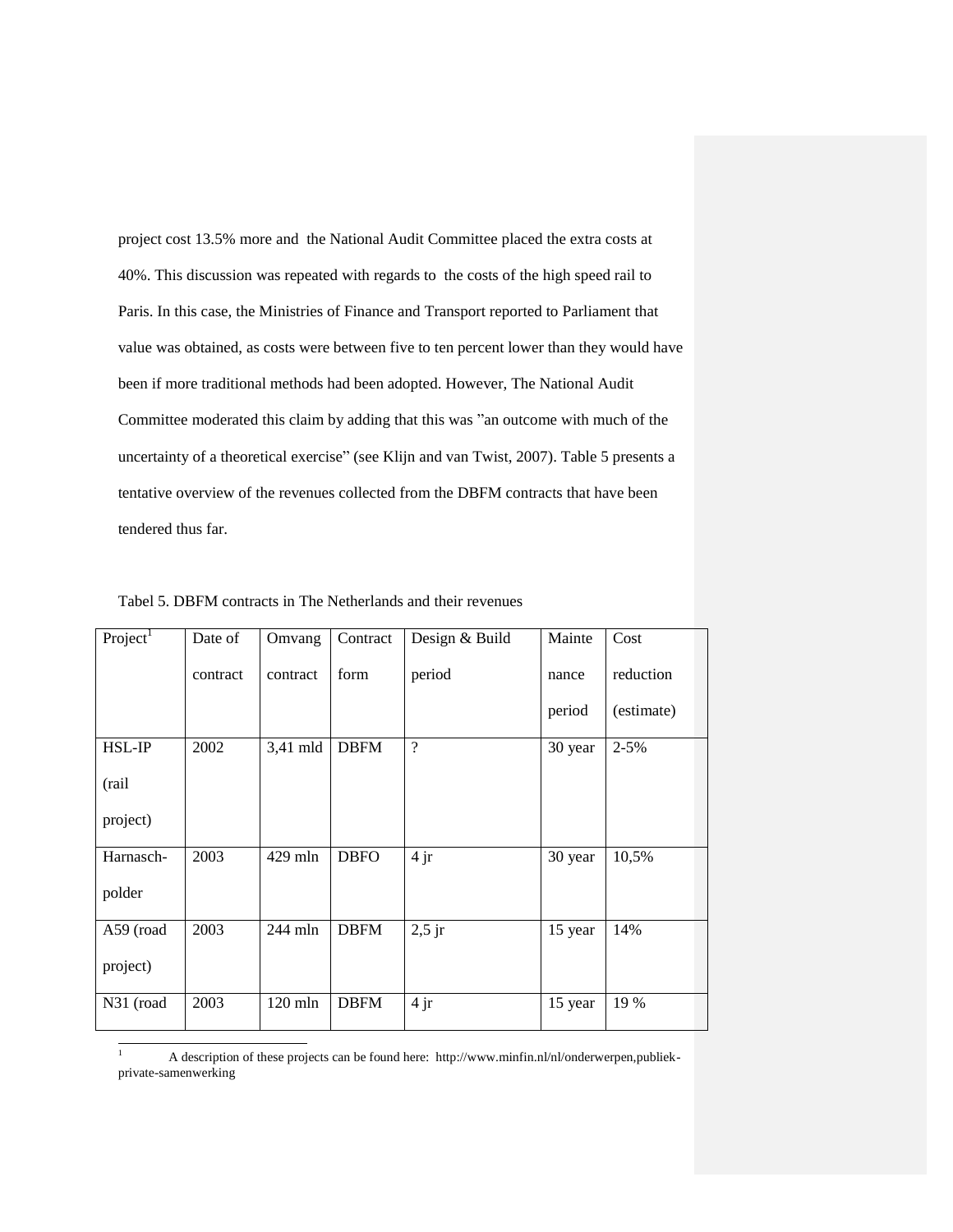| project)   |      |           |             |                          |         |            |
|------------|------|-----------|-------------|--------------------------|---------|------------|
| Montaigne  | 2006 |           | <b>DBFM</b> | $1,5$ jr                 | 28,5    | 16 % (PSC) |
| lyceum     |      |           |             |                          | year    |            |
| (school    |      |           |             |                          |         |            |
| building)  |      |           |             |                          |         |            |
| Ministery  | 2006 | $175$ mln | <b>DBFM</b> | $\overline{\mathcal{L}}$ | 25 year | 15% (PSC)  |
| of Finance |      |           |             |                          |         |            |
| (building) |      |           |             |                          |         |            |

The information presented in Table 5 allows us to better discuss how value is calculated. In case of the two road projects (A59 and N31), the added value will only be realized during the contractual period. Their costs depend largely on the risks that are taken by the government authorities and whether these lead to extra costs can only be assessed at the end of the project. Furthermore, the added value does not depend solely on the chosen contractual form, but is always linked to other circumstances, such as competitiveness and market conditions.

Despite these criticisms, the verdict on these projects is still somewhat positive as demonstrated in Table 5. The financial estimations are positive, as are the evaluations of effectiveness and quality (see Klijn/van Twist, 2007).

# THIS IN BOX

BOX 3: School as PPP project: an example of innovative contracting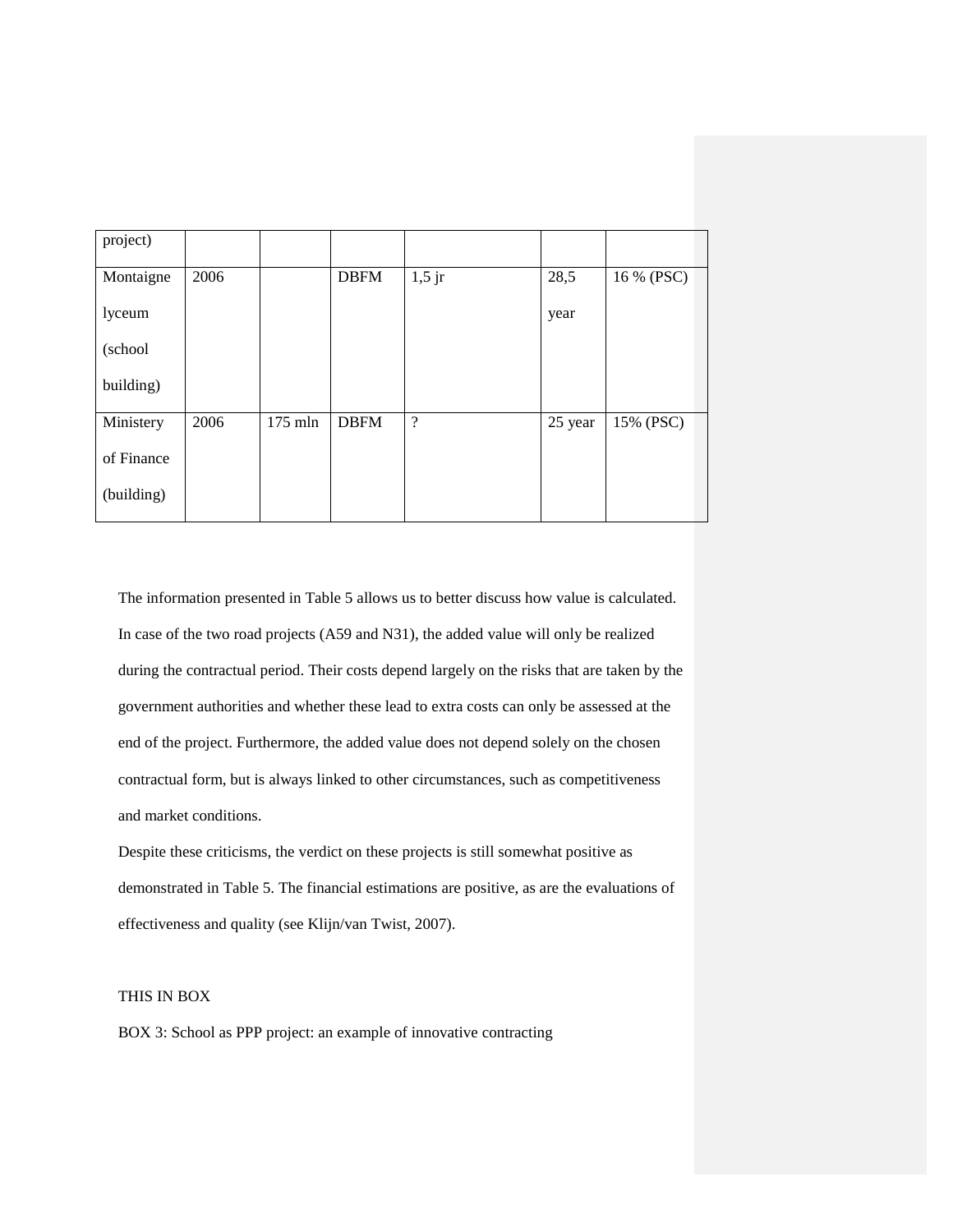The Montaigne Lyceum is a multifunctional secondary school in The Hague with 1200 students. The school was built under a concession contract in which a private contractor was responsible for providing quality housing and for maintaining and managing this facility. The most important actors involved in this relatively small PPP project were the Ministries of Education and Finance (especially the Knowledge Centre), the school board and the local municipality. The school board acts as the tendering authority because of its financial strength; in practice, however, the school's principal takes on this role. Through the concession/tendering process, the Municipality and the school board hoped to achieve the best value in terms of price and quality for the new school building. The consortium 'Talentgroup' was selected using the European tendering procedure. The consortium was a combination of Imtech (a firm specialising in using a multidisciplinary approach to technological services), Structon (a large building company), Barclays (a UK bank with experience in PFI projects), and ISS (a service provider which also has significant PPP experience in the UK). The consortium was especially interested in this project, and viewed it as a pilot project that would allow them to gain experience and achieve market share in the educational market.

The whole process of tendering took a year and the half, with the longest period spent on formulating the specifics of the project and brokering an agreement between the public actors (Bult-Spiering/Blanken/Dewulf, 2005). Agreement between the school board and the municipality was crucial because housing in schools is the responsibility of municipalities in The Netherlands, and the municipalities pay fees for maintenance and other activities. The municipality took on a thirty-year contract that begins once the building is constructed, with payment linked to the quality of service.

**Opmerking [1]:** What does this mean?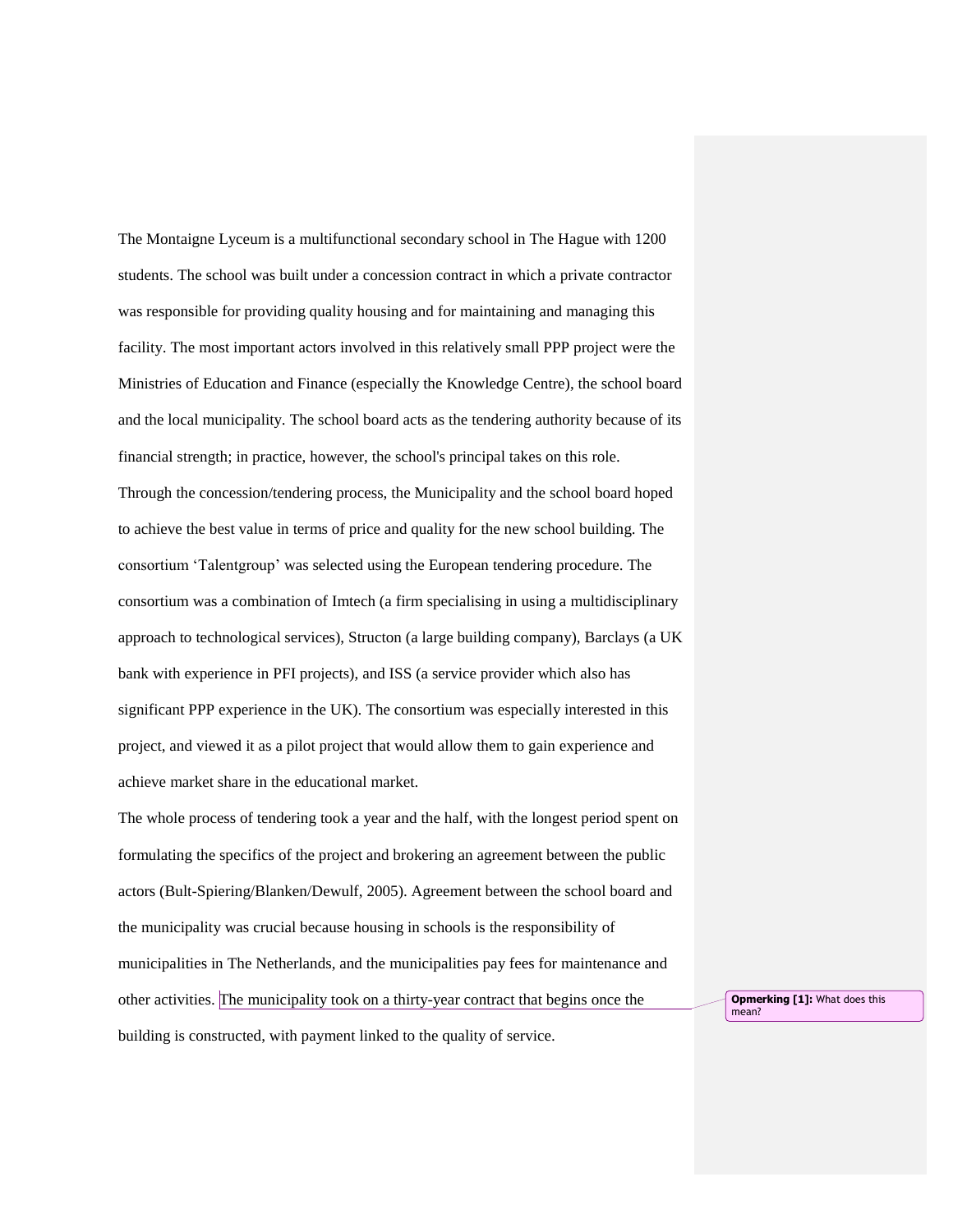#### END BOX

The difficulties associated with long contractual agreements arise because they do not fit well with the typical financial rules of governments. DBFM contracts include many maintenance costs which are not normally budgeted for because these non-building related costs are financed separately (if they are budgeted at all). This means that DBFM contracts are more expensive in the short term and require larger budgets, even if they are cheaper overall by comparison. This was the case in the A49 road project which was estimated to be 14% cheaper than a similar, non-PPP project. Another problem is that the savings are just estimates, and no one knows in advance if the savings will be realised because there is as yet only limited experience in The Netherlands with these long-term DBFM contracts (see Deloitte, 2003).

# **4. Conclusions and lessons from Dutch PPP experiences**

It is clear that the spread of PPP as a phenomenon is proceeding less quickly than was expected about ten years ago. This is probably due to the rather optimistic view of the time it would take to achieve interesting project content in the projects to interest private actors and the time it took to achieve mutually acceptable decisions about the content and the organisation of PPP projects. These constraints apply especially to urban projects, which need lengthy preparation and implementation times.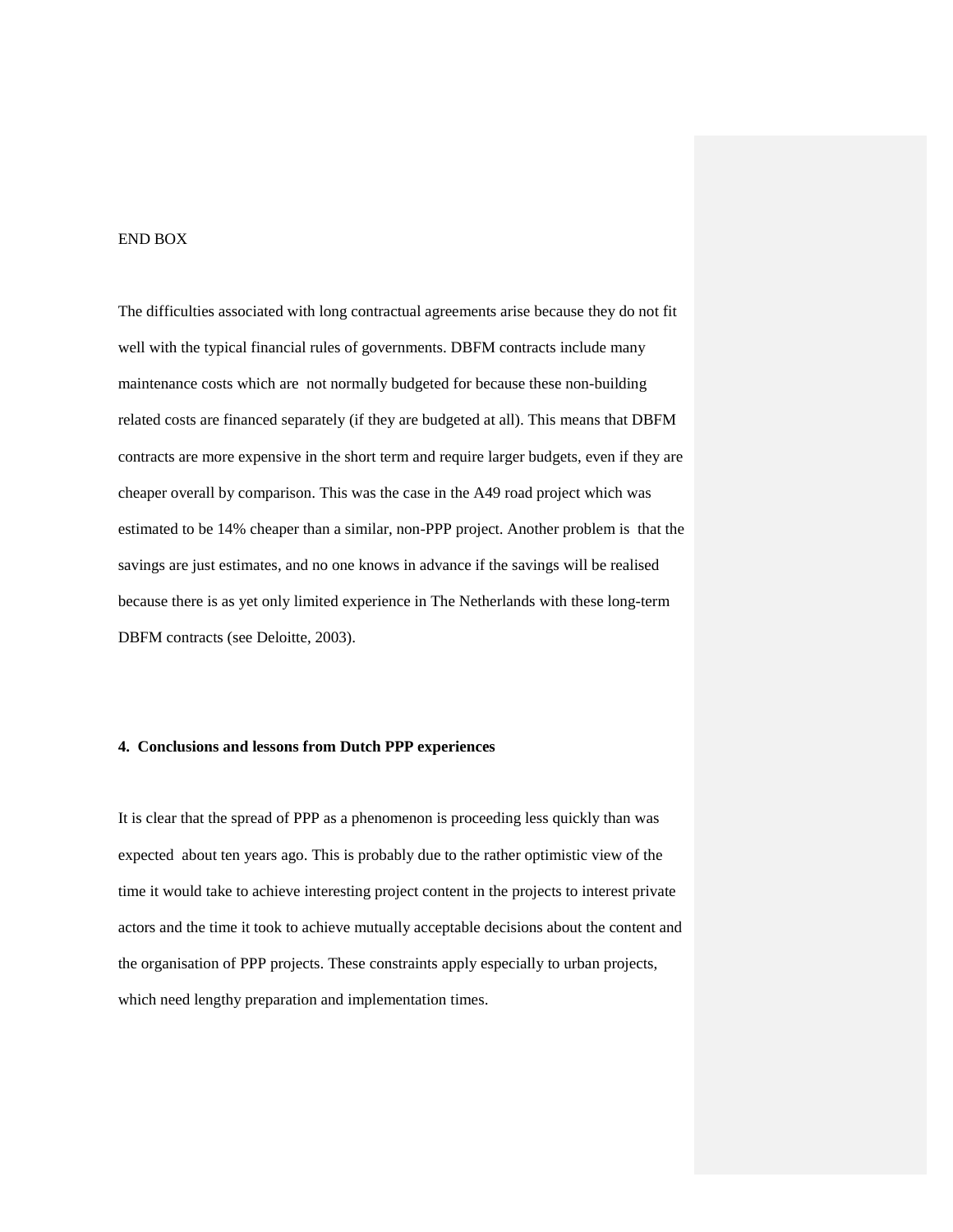Another important reason for the delays is the strong focus thus far on contractual forms of PPP, which are relatively new in the Dutch context. Public and private actors have had more experience with loosely coupled public-private relations in urban development and infrastructure, and UK-inspired PFI-type solutions being promoted by the Ministry of Finance may need time to gain acceptance.

This observation leads us to a second observation, which is that PPPs are a complex phenomenon. Even in the case of relatively small and simple projects, multiple actors are involved and each may have a different perception of the nature of the problem (or project) and the desired solutions. A recent evaluation of the Montaigne School project (see box 3) showed that it took a significant length of time to organise the tendering process. The complex character of decision-making is often overlooked in the stories on PPPs with a strong focus on contractual forms. Creating a PPP also requires intensive process management efforts to organize the complex interactions between the partners and to create interesting projects with the right scope (Klijn/Teisman 2003). PPPs also face several organisational obstacles, as shown in the research on PPP in The Netherlands. First of all, many PPP projects have a multilayered characteristic. Not only are various private actors involved, very often, they also hail from different levels of their organisation. The involvement of Central Sector departments is particularly difficult to manage, as Central Ministries often demand that many conditions be met before the provision of subsidies, and these departments may have different monitoring regimes to ensure this. Domain-related conflicts between other actors also have to be handled to ensure a successful partnership. This reiterates for us the importance of intensive managerial efforts as condition for success in PPP projects.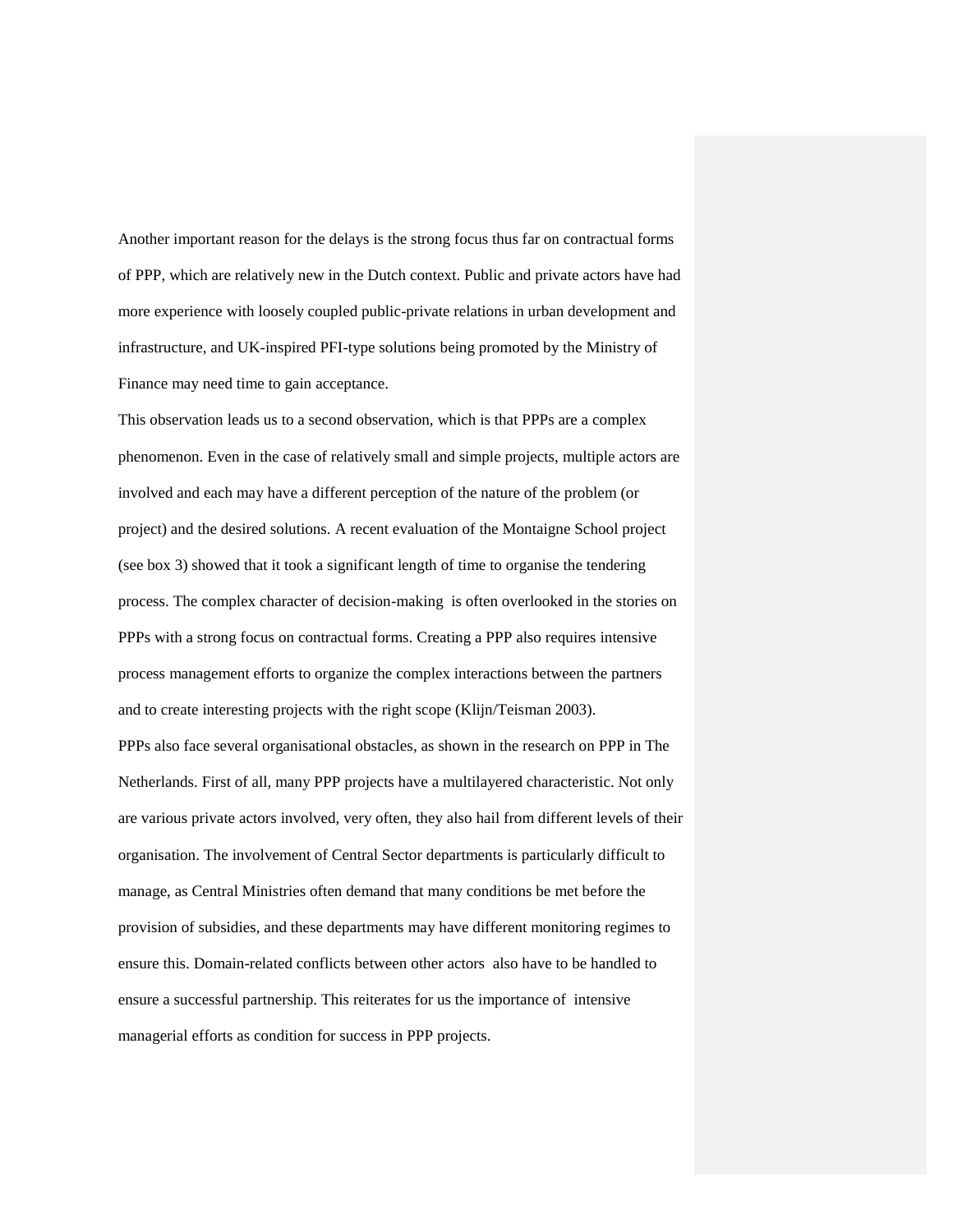**REFERENCES** 

l

Bult-Spiering, M. A. Blanken, G. De Wulf, Handboek Publiek-private samenwerking, Utrecht: Lemma Canoy, M., M. Janssen, B. Vollaard (2001), PPS: een uidagend huwelijk, publiek-private Samenwerking bij Combinatieprojecten, Den Haag: CPB

Deloitte (2006), Building flexibility; new models for public infrastructure projects

Ecorys, (2002), Evaluatie voortgang PPS in Nederland, meei 2002, Rotterdam

J. Edelenbos, E.H. Klijn (2007), Trust in complex decision-making networks; a theoretical and empirical exploration, Administration and Society, vol 39, number 1 (march 2007): 25-50

Faulkner, D., (1995), International strategic alliances, McGraw Hill Book Company.

Ham, H. van der, J.F.M. Koppenjan (2002), Publiek-private samenwerking bij transportinfrastructuur; wenkend of wijkend perspectief [public private partnerships in transport-infrastructure;] Utrecht: Lemma

Kenniscentrum PPS [*Knowledge Centre*] (1998), Ministry of Finance, Projectbureau PPS (1998), Eindrapport Meer Waarde door Samen Werken [*Final report on Added Value through Cooperation*], The Hague.

Kenniscentrum PPS [*Knowledge Centre*] (1999), Ministerie van Financiën (1999), Kenniscentrum Publiek-Private Samenwerking, Voortgangsrapportage PPS, [*Ministry of Finance, Knowledge Centre Public-Private Partnership, PPP Progress Report*], April 1999.

Kenniscentrum PPS [Knowledge centre PPP] (2001), Ministerie van Financieen Voortgangsrapportage 2001 [Progressreport 2001] Den Haag

Kenniscentrum (2002), Ministerie van Financieen, Voortgangsrapportage 2002 [ Progressreport 2002], Den Haag: kenniscentrum PPS mei 2002

Kenniscenrtrum Publiek-Private Samenwerking (ministerie van Finiancieen) (2004), Voortgangsreportage 'van incidenteel naar structureel' November 2004, Den Haag: Ministerie van Financieen

Klijn, E.H., J. Edelenbos, M.B. Kort, M.J.W. van Twist, (2006), Management op het grensvlak van publieke en privaat [management at the edge of public and private; how managers cope with dilemmas in complex environmental PPP projects], Utrecht: Lemma

Klijn, E.H., G.R. Teisman, (2000), Governing Public-Private Partnerships; analysing and managing the processes and institutional characteristics of public-private partnerships in: Osborne (ed.) (2000).

Klijn, E.H., G.R. Teisman (2003), Institutional and strategic barriers to Public-Private partnership: an analysis of Dutch cases, Public money and Management, 23 (3): 137-146

Klijn, E.H., M.J.W. van Twist, Publiek-private samenwerking in Nederlands, ovedrzicht van theorie en praktijk [Public-private partnerships in the Netherlands; overview of theory and practice] in: Management en Organisatie, 61<sup>e</sup> jaargang, no.3/4: pp156-170

Klijn, E.H., J.F.M. Koppenjan, H. van Ham (2002), Slotbeschouwing: partnerships passing through the night? [conclusion: partnerships passing through the night] in: Ham, van/Koppenjan (2002): 457-482

Koppenjan, J.F.M., E.H. Klijn, (2004), Managing uncertainties in networks; a network perspective on problem solving and decision making, London: Routledge

Kouwenhoven, V.P (1991), Publiek-private samenwerking: mode of model? [*Public-private cooperation: mode or model?*], Delft.

Osborne, S.P. (ed.), (2000), Public-Private Partnerships; theory and practice in international perspective, London: Routledge.

Sullivan, H., C. Skelcher (2002), Working across boundaries; collaboration in public services, Houndsmills Basingstroke: Palgrave

Teisman, G.R., R.J. in 't Veld, (1992), Innovatief investeren in infrastructuur [innovative investments in infrastructure] (studie voor GWWO), Den Haag

Veld, J. in 't (2007), Vormgeven aan publiek-private samenwerking; bevindingen uit de praktijk [shaping publicprivate partnerships, experiences in practice] in Management en organisatie, 61<sup>e</sup> jaargang, no. 3/4 pp. 171-188

<sup>1</sup> But at the same time the VOC was also connected to more darker sides of colonialism!

<sup>&</sup>lt;sup>2</sup>It is worth noting that, in those days, the city council itself was mostly composed of rich merchants, as was the central government of the republic. This was because, unlike other countries, The Netherlands did not have any kings or queens. It was ruled in a consensus-like manner, through negotiations between different counties and factions. Only in times of war would the state's power be temporarily transferred to a central